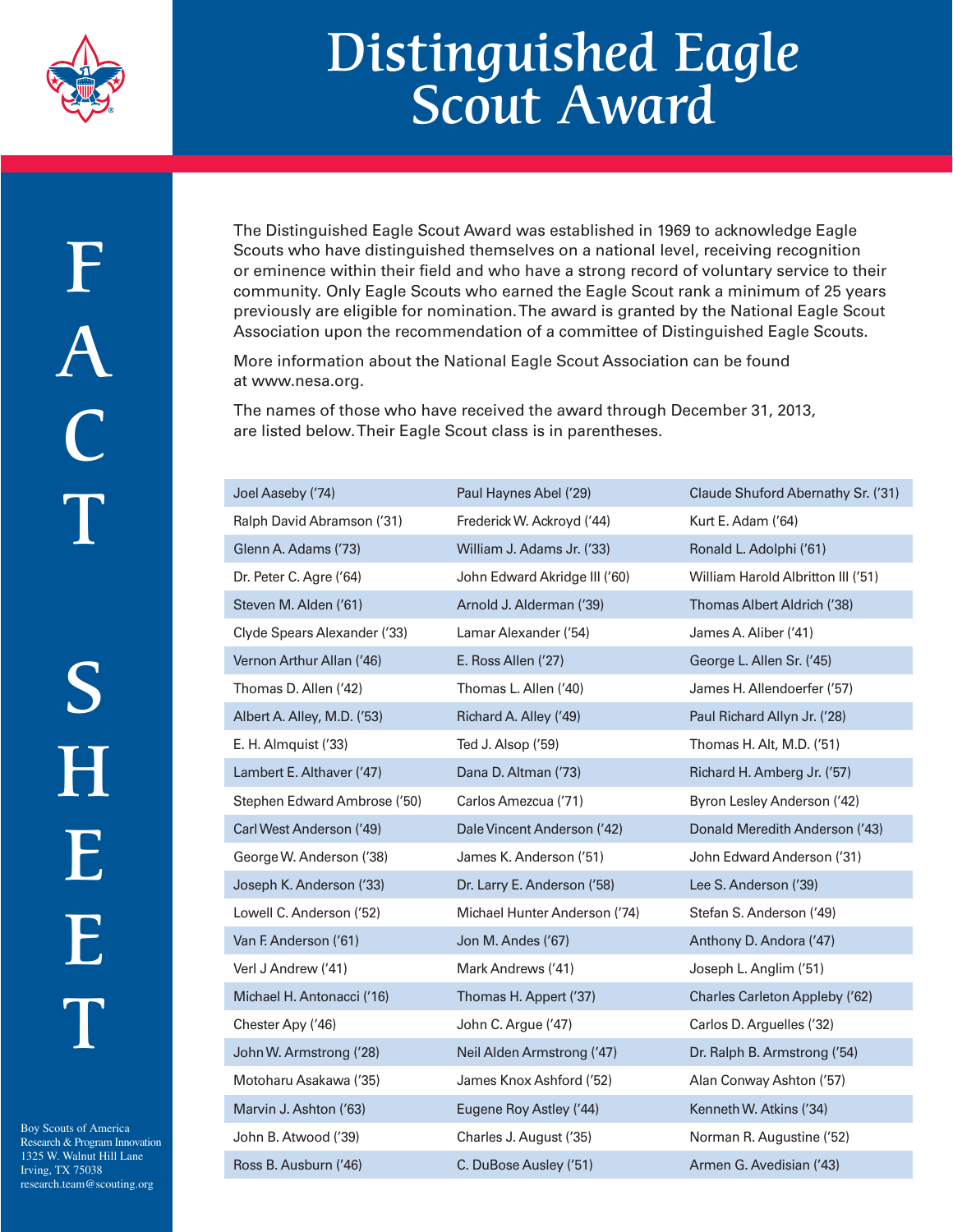

| William E. Backer ('41)               | Robert LeGrande Backman ('57) | Lawrence S. Bacow ('66)        |
|---------------------------------------|-------------------------------|--------------------------------|
| James Rogers Badgett Sr. ('33)        | Russell Badgett Jr. ('33)     | James P. Bagian ('67)          |
| Keith E. Bailey ('56)                 | Louis C. Bailey ('37)         | Donald L. Bair ('28)           |
| Edwin M. Baker ('40)                  | Frederick E. Baker ('27)      | Phillip S. Baker ('33)         |
| Sheldon S. Baker ('52)                | Roger Harold Ball ('57)       | Richard E. Bangert ('37)       |
| Leon Banov Jr. ('29)                  | Alden G. Barber ('33)         | Charles Finch Barber ('33)     |
| James R. Barbieri ('69)               | Jon E. Barfield ('67)         | Richard D. Barger Sr. ('44)    |
| Robert A. Barish ('70)                | G. Carlton Barker ('63)       | Thomas H. Barland ('45)        |
| Bray Bruce Barnes ('64)               | Steven William Barnes ('75)   | Wallace Barnes ('41)           |
| Walter Carlyle Barnes Jr. ('39)       | Joseph R. Barnett ('33)       | Thomas H. Barnett II ('45)     |
| Ned Barnholt ('57)                    | J. Bruce Barragan ('60)       | George S. Barrus ('42)         |
| <b>Stanley Urton Bartlett ('35)</b>   | Duane H. Bartrem ('44)        | James L. Bast ('51)            |
| George William Bates ('55)            | J.T. Battenberg III ('57)     | Curtis H. Bauer ('42)          |
| J.V. Bauknight ('30)                  | Dr. James Kim Bauriedel ('61) | John C. Bax ('70)              |
| Junius F. Baxter ('37)                | William E. Baxter Sr. ('39)   | Charles E. Bayless ('58)       |
| Robert Woodward Beart Jr., M.D. ('59) | Thomas A. Beaver ('67)        | Stephen D. Bechtel Jr. ('40)   |
| Richard C. Becker ('46)               | Henry P. Becton ('28)         | Alexander M. Beebee Jr. ('37)  |
| Louis H. Beechnau ('42)               | Clarence George Beers ('40)   | John Frederick Behnke ('41)    |
| George Bickley Beitzel ('44)          | Donald D. Belcher ('53)       | David L. Belden ('49)          |
| Paul B. Belden Jr. ('26)              | John Montgomery Belk ('47)    | Steve Bell ('50)               |
| William H. Bell ('27)                 | Benjamin N. Bellis ('38)      | Jerry L. Benefield ('53)       |
| Charles E. Bennett ('25)              | George Braxton Bennett ('59)  | John Charles Bennett ('38)     |
| Richard C. Bennett ('59)              | James M. Benson ('36)         | Lloyd M. Bentsen Jr. ('38)     |
| Edward J. Benz Jr., M.D. ('61)        | Scott R. Berger ('75)         | Louis P. Bergna ('38)          |
| Homer A. Bergren ('27)                | Alfred R. Berkeley III ('59)  | Sidney B. Berry ('40)          |
| Morris R. Beschloss ('47)             | Gregory D. Bever ('65)        | Shallie Monroe Bey Jr. ('67)   |
| N. Alex Bickley ('33)                 | Louis H. Bier ('49)           | Fred N. Biesecker ('53)        |
| Douglass T. Biesel ('72)              | W. Joseph Biggers ('42)       | James F. Billet Jr. ('61)      |
| Roger Douglas Billica, M.D. ('67)     | James G. Billingsley ('45)    | Robert L. Billington ('30)     |
| Jeff Bingaman ('58)                   | Wayne Ervin Bingham ('61)     | Charles M. Binkley ('36)       |
| Kenneth L. Birchby ('32)              | Del Bishop ('65)              | Sanford Dixon Bishop Jr. ('62) |
| Rolf F. Bjelland ('52)                | James S. Black ('39)          | William Byron Black ('58)      |
| Edward H. Blaine, Ph.D. ('55)         | Frank Blair ('30)             | James E. Blair ('65)           |
| Alvin J. Blake ('51)                  | Joseph B. Blake ('51)         | Russell Hays Blanchard ('37)   |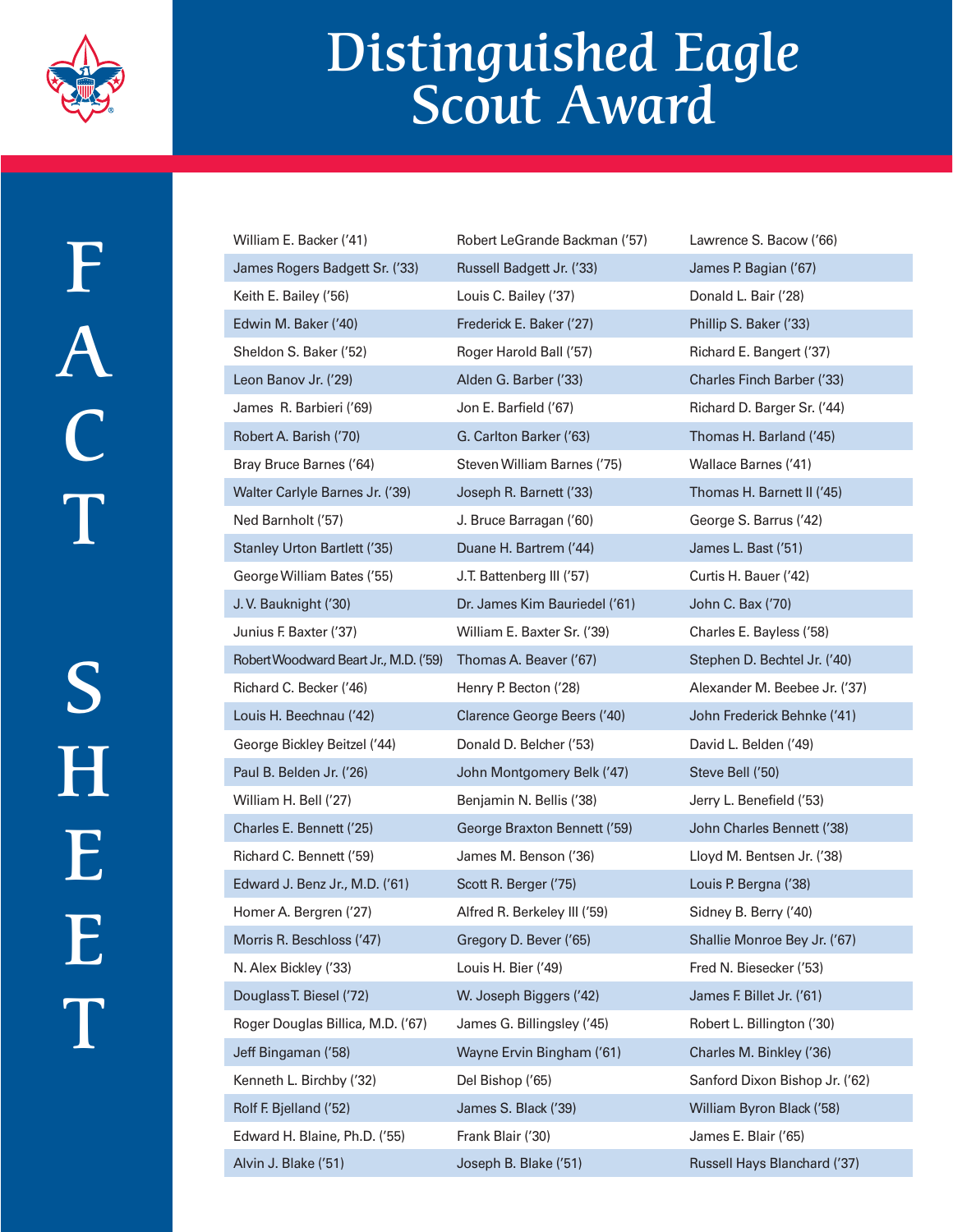

| Jack B. Blane ('37)               | Howard M. Blankman ('41)       | John A. Blatnik ('26)              |
|-----------------------------------|--------------------------------|------------------------------------|
| Nelson R. Block ('66)             | Nicholas Bunn Boddie Jr. ('45) | Louis J. Boggio ('35)              |
| Dr. John J. Boitano ('49)         | James A. Bolen Jr. ('55)       | Robert H. Bolton ('22)             |
| Arthur E. Bone ('28)              | Charles H. Bonesteel III ('25) | Robert O. Bonow, M.D. ('62)        |
| Albert J. Booth ('40)             | Robert P. Booth ('28)          | Young J. Boozer III ('62)          |
| Marvin Borman ('37)               | Harmon M. Born ('46)           | John W. Boston ('49)               |
| John E. Bouchard III ('50)        | George N. Boulukos ('57)       | David Sinclair Bouschor ('46)      |
| Stephen Leslie Bowen ('62)        | Alpha L. Bowser ('25)          | Donald A. Boyd ('53)               |
| John K. Boyer ('58)               | William O. Bradley ('40)       | William W. Bradley ('57)           |
| Charles E. Brady Jr. ('66)        | James S. Brady ('55)           | Rodney H. Brady, Ph.D. ('50)       |
| Stephen R.P.K. Brady ('70)        | J. Frank Bragg Jr. ('55)       | Richard Paul Bragga ('61)          |
| James C. Brainard ('72)           | Max Leo Bramer ('27)           | Dale Baird Brannom ('47)           |
| Joe Thomas Brashears ('28)        | Jack H. Brauchet ('36)         | Arthur Ely Brewer ('62)            |
| Stephen G. Breyer ('52)           | James H. Brian Sr. ('32)       | David G. Brickley ('62)            |
| William Adam Bridgforth Sr. ('33) | Garry L. Briese ('62)          | Shawn L. Briese ('72)              |
| Dr. Byron Alvin Brill ('63)       | David L. Briscoe, Ph.D. ('68)  | John C. Brizendine ('40)           |
| C. Wayne Brock ('65)              | Irven Jack Brod ('25)          | Armand Edward Brodeur ('39)        |
| Alexander H. Brodie ('29)         | Howell Harris Brooks ('22)     | Newton Duncan Brookshire Jr. ('37) |
| Dr. John Alfred Brothers ('50)    | Arnold L. Brown ('39)          | Charles Saville Brown ('35)        |
| Clarence J. Brown ('43)           | Donald J. Brown ('44)          | Earle Palmer Brown ('39)           |
| George S. Brown ('35)             | J. Royston Brown ('42)         | James L. Brown ('46)               |
| J.S. "Si" Brown III ('52)         | Ned L. Brown ('51)             | Robert Brown Jr. ('52)             |
| Robert C. Brown ('54)             | William Brown Jr. ('53)        | Allen E. Brubaker ('30)            |
| Donald Robert Bruce ('36)         | William K. Brumback ('29)      | Robert H. Brummal ('29)            |
| Robert F. Bruner ('63)            | Joseph A. Brunton ('18)        | John E. Bryson ('57)               |
| E. LaMar Buckner ('37)            | H. George Buckwald ('38)       | Daniel M. Buechlein ('54)          |
| Ross P. Bullard ('30)             | Robert H. Burke Jr. ('63)      | Thomas J. Burleson ('67)           |
| James Francis Burshears ('25)     | James Harold Burton ('71)      | Nelson Avard Burton, M.D. ('65)    |
| Henry W. Busch Sr. ('25)          | Gary P. Butler ('73)           | George Marshall Butler Sr. ('57)   |
| Lindley Smith Butler ('54)        | M. Caldwell Butler ('41)       | Edward L. Butterworth ('28)        |
| Clyde Wayne Cable Jr. ('56)       | George W. Cable ('40)          | Edmund J. Cain, Ph.D. ('33)        |
| Joseph G. Calabrese ('62)         | John Tyler Caldwell ('26)      | Marlyn Glen Cameron ('55)          |
| William D. Campbell ('22)         | Lester F. Canham Jr. ('46)     | Milton Caniff ('23)                |
| Robert E. Cannon ('45)            | Wilson P. Cannon Jr. ('36)     | Bernard J. Cantor ('43)            |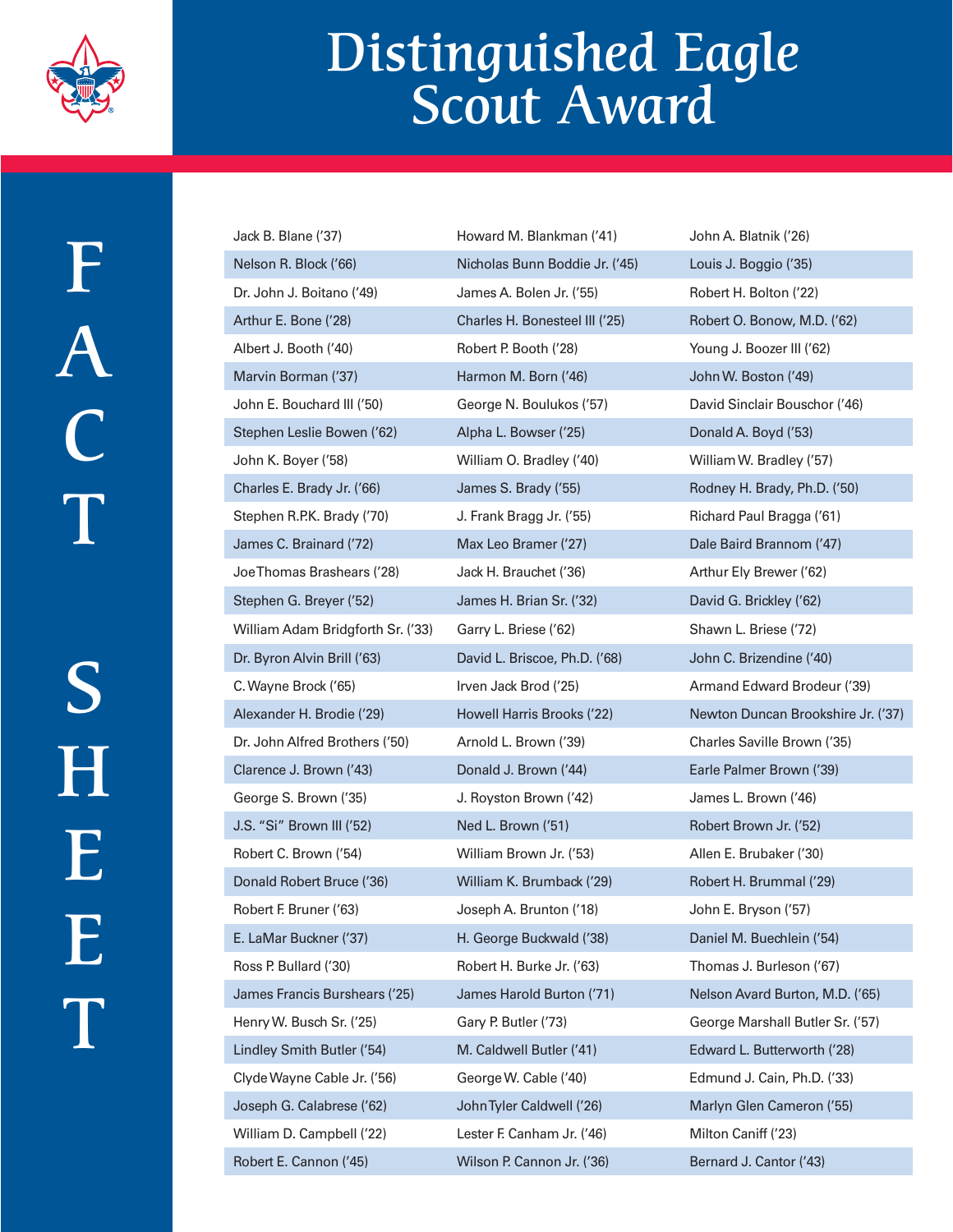

| Raymond Thomas Capp ('68)                        | George Howard Capps ('30)       | David Lye Cargill ('73)      |
|--------------------------------------------------|---------------------------------|------------------------------|
| Ted Carlsen ('46)                                | Richard A. Carlson ('36)        | Gerald P. Carr ('47)         |
| Thomas Robert Carr ('40)                         | Ron L. Carroll ('61)            | William Wesley Carroll ('50) |
| Thomas N. Carruthers Jr. ('45)                   | Edwin L. Carter Jr. ('42)       | Joseph R. Carter ('32)       |
| M.L. Carter ('62)                                | Richard Craven Carter Jr. ('53) | W. Horace Carter ('39)       |
| Charles Frank Carver III ('56)                   | Kenneth E. Case, Ph.D. ('59)    | Manning E. Case ('32)        |
| Peter P. Casey ('58)                             | Eugene K. Cashman Jr. ('56)     | Jack Caskey ('46)            |
| Theodore J. Castele ('43)                        | Thomas R. Casten ('59)          | John W. Castle ('47)         |
| Paul V. Cavalli ('43)                            | Thomas B. Cayce Jr. ('67)       | William Latham Cayton ('52)  |
| Anthony J. Cebrun ('61)                          | Thomas R. Cech ('62)            | Alston Rigby Chace ('45)     |
| Henry Carroll Chambers ('43)                     | James F. Chandler ('60)         | Hugh McMaster Chapman ('46)  |
| Laurence Dreher Chapman ('42)                    | Walter E. Chapman ('43)         | Robert D. Chelberg ('54)     |
| Jerry J. Chicone Jr. ('48)                       | Otis H. Chidester ('35)         | Douglas J. Chidley ('62)     |
| Dennis H. Chookaszian ('60)                      | Paul J. Choquette Jr. ('52)     | Paul R. Christen ('43)       |
| Merrill Deloy Christopherson ('30)               | Andy Chuka Jr. ('52)            | Frank F. Chuman ('35)        |
| Paul Leon Chused ('58)                           | Michael F. Cichanowski ('63)    | Louis Joseph Cizek ('34)     |
| Donald N. Clark ('23)                            | Harold R. Clark ('39)           | Kim B. Clark ('64)           |
| Dr. Michael R. Clark ('59)                       | Richard Henry Clark Jr. ('44)   | Thomas Campbell Clark ('14)  |
| W.H. Clark ('47)                                 | Michael Steward Clarke ('57)    | Charles T. Clayton ('24)     |
| Hugh C. Clayton ('37)                            | Edward R. Cleckner ('32)        | William M. Clements ('51)    |
| William P. Clements Jr. ('30)                    | Conrad P. Cleveland Jr. ('37)   | Robert Henry Clime ('58)     |
| Stephen H. Clink ('28)                           | Gordon S. Clinton ('37)         | Ralph Clock ('51)            |
| Donald Wyman Close ('32)                         | Robert C. Coates ('56)          | Keith Cobb ('59)             |
| Daniel Leo Coberly ('70)                         | Ralph Cobey ('26)               | James Alan Cochran ('50)     |
| The Honorable Thad Cochran ('52)                 | Donald S. Coffey ('55)          | Henry W. Coil Jr. ('48)      |
| George Thomas Coker ('59)                        | Schiller Colberg ('29)          | Jirah Delano Cole ('40)      |
| Murray L. Cole ('37)                             | Thomas W. Cole Jr. ('58)        | Elton Coleman ('58)          |
| The Right Reverend<br>James Malone Coleman ('45) | J. Robert Coleman Jr. ('62)     | Lester E. Coleman ('45)      |
| T.O. Collier ('54)                               | Franklin H. Collins ('44)       | James D. Collins Jr. ('33)   |
| James Marion Collins Jr. ('64)                   | Gordon B. Cologne ('41)         | Christopher B. Combe ('65)   |
| Ralph J. Comstock Jr. ('33)                      | Barber B. Conable Jr. ('37)     | Herbert D. Conant ('40)      |
| Philip Murray Condit ('54)                       | Lyman C. Conger ('30)           | Stephen T. Conley ('51)      |
| Tom J. Connelly ('31)                            | Frank D. Connett ('39)          | Albert O. Connor ('28)       |
| Eugene F. Conroy ('55)                           | E. Virgil Conway ('44)          | David C. Cook III ('28)      |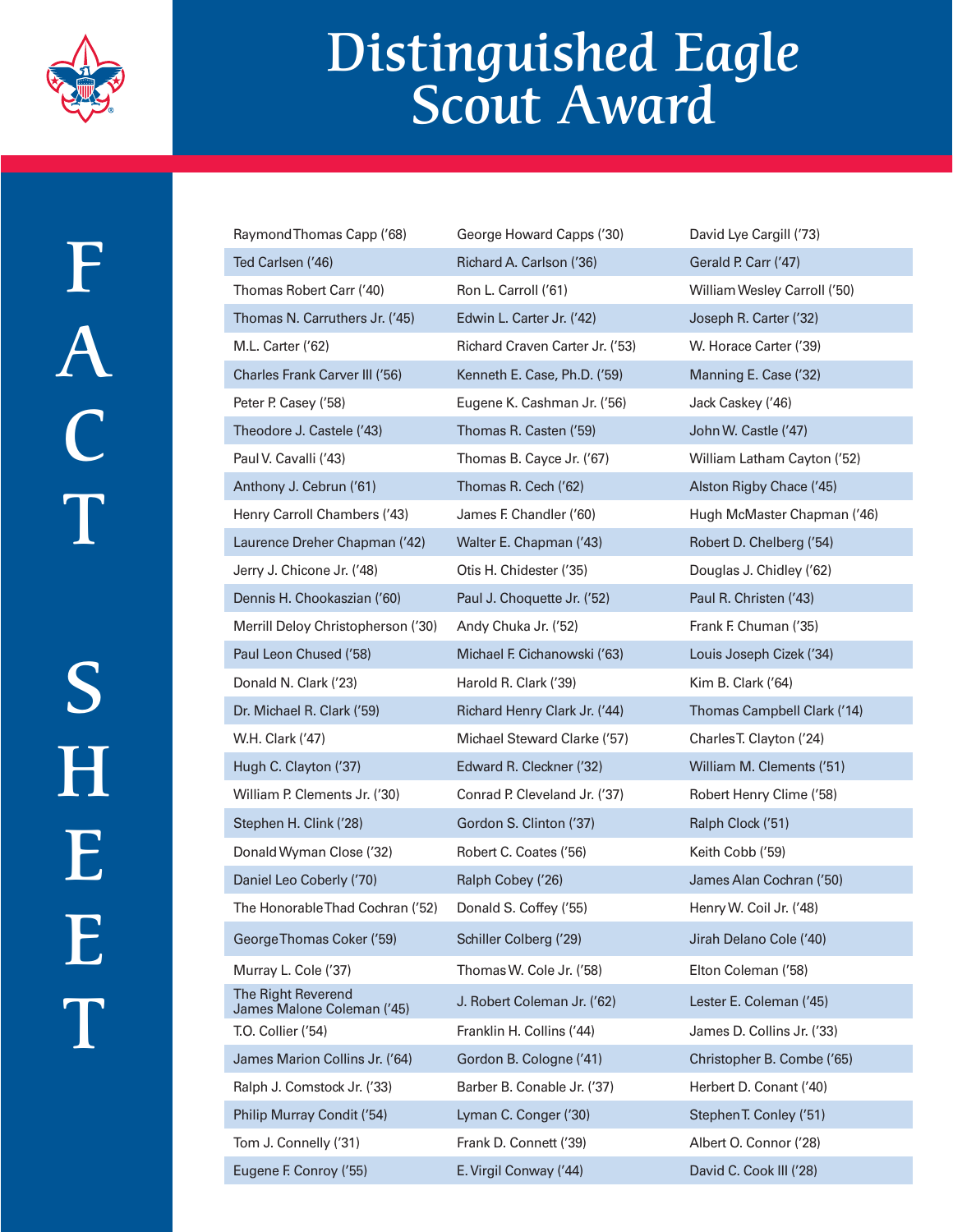

| Willard Eugene Cook Sr. ('30)    | Cecil E. Cooney ('48)          | Eric S. Cooper ('57)              |
|----------------------------------|--------------------------------|-----------------------------------|
| Kenneth Hardy Cooper, M.D. ('46) | Matthew T. Cooper ('50)        | Lattie F. Coor ('51)              |
| Lew Coppersmith ('48)            | John E. Corbally ('39)         | John J. Costa ('40)               |
| Thomas J. Costello ('45)         | John M. Coughlin ('43)         | Francis E. Courtney Jr. ('39)     |
| Richard O. Covey ('61)           | Glenn A. Cox ('45)             | L. Clarke Cox, Ph.D. ('63)        |
| Wayne B. Cox ('40)               | F. Gordon Coyle ('51)          | Thomas Russell Craddick ('61)     |
| Bert Crane Sr. ('46)             | Michael D. Crapo ('66)         | James L. Cravens Jr. ('59)        |
| William B. Crawford ('40)        | Dr. Edward F. Crawley ('72)    | John W. Creighton Jr. ('46)       |
| Wilbur F. Creighton Jr. ('24)    | David C. Crikelair ('63)       | Donald W. Crocker ('49)           |
| John H. Croom ('50)              | Lon Worth Crow Jr. ('26)       | Michael M. Crow ('69)             |
| Dwight P. Cruikshank, MD ('62)   | M. Gene Cruse ('40)            | Edward E. Crutchfield Jr. ('55)   |
| William Richard Cumerford ('33)  | Robert S. Cummings ('45)       | Albert E. Cunliff ('23)           |
| Michael L. Cunniff ('73)         | Bruce W. Cunningham ('42)      | William J. Cure ('35)             |
| Gerald J. Curtin ('65)           | Chester H. Curtis ('26)        | Thomas B. Curtis ('25)            |
| John C. Cushman III ('54)        | Clifford A. Cutchins III ('37) | PaulT. Dacier ('72)               |
| William A. Daegling ('43)        | Loren S. Dahl ('37)            | Ome Daiber ('28)                  |
| William P. Dake ('53)            | Allin Winston Dakin ('22)      | Sandy D'Alemberte ('49)           |
| Charles S. Daley ('32)           | John N. Dalton ('48)           | Cyril Francis Damon Jr. ('41)     |
| Deane Dana ('41)                 | William Edwin Dannemeyer ('44) | John R. Darling ('52)             |
| John P. Darnall III ('49)        | Richard W. Darrow ('34)        | Hal Daub ('55)                    |
| James H. Daughdrill Jr. ('47)    | Robert Larry D. Davidson ('23) | John M. Davis ('27)               |
| John S. Davis ('54)              | Joseph H. Davis ('29)          | Joseph J. Davis ('25)             |
| Joseph W. Davis ('38)            | Richard L. Davis ('31)         | Robert Leland Davis Jr. ('75)     |
| Robert Morris Davis ('51)        | Michael F. Davy ('60)          | Philip Sheridan Davy ('32)        |
| M. Taylor Dawson Jr. ('44)       | Frank Bennett Day ('50)        | Albert E. DeAtley Jr. ('48)       |
| Dirk J. Debbink ('70)            | R. Thomas Decker ('52)         | <b>Charles Greg Deering ('68)</b> |
| Frank C. DeGuire ('45)           | George B. Delaplaine Jr. ('42) | C. Daniel DeLawder ('63)          |
| Antonio Delgado ('33)            | Daniel W. Derbes ('46)         | Robert L. Deschamps III ('58)     |
| Donald R. DesCombes ('46)        | Robert G. Dettmer ('49)        | Russell DeYoung ('29)             |
| Robert L. Dick ('41)             | William S. Dietrich II ('55)   | Elliott C. Dill ('22)             |
| David B. Dillon ('63)            | Anthony L. DiSalvo ('45)       | George H. Dixon ('35)             |
| Kelvin N. Dixon ('76)            | Clifford L. Dochterman ('39)   | Charles F. Dolan ('41)            |
| John E. Dolibois ('34)           | Rulon W. Doman ('23)           | Edwin I. Donley ('32)             |
| John R. Donnell Jr. ('56)        | Thomas J. Donohue ('54)        | Hedley Donovan ('29)              |
| Robert M. Doroghazi, M.D. ('64)  | Paul Douglas ('75)             | Robert H. Downey Jr. ('48)        |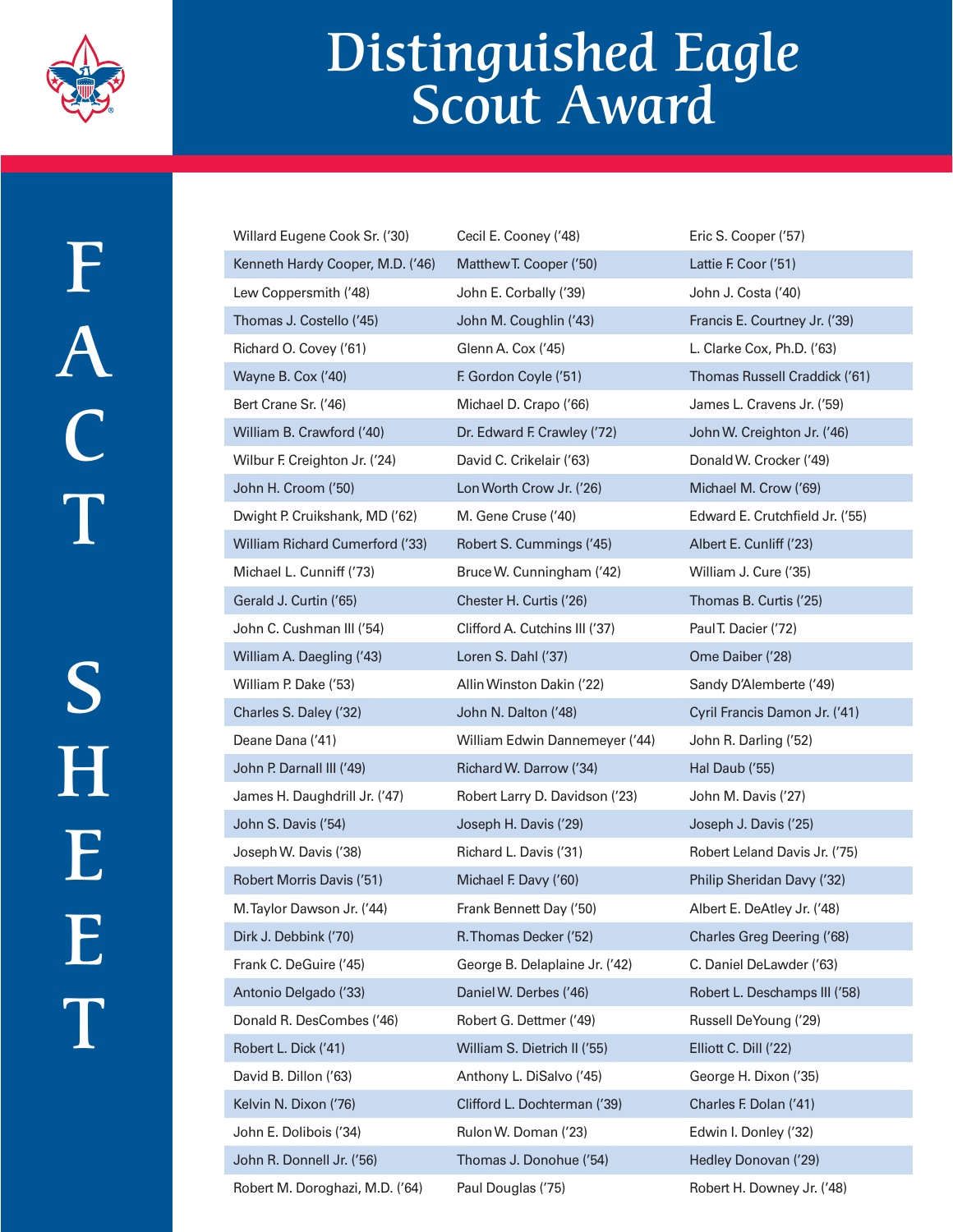

| C. Wesley Doyle ('58)             | John L. Doyne ('28)           | E. Linn Draper Jr. ('57)          |
|-----------------------------------|-------------------------------|-----------------------------------|
| John D. Driggs ('41)              | William Byron Drumb ('32)     | William T. Duboc ('40)            |
| Leonard David Duboff ('58)        | Everett H. Dudley ('20)       | Michael S. Dukakis ('49)          |
| Charles Moss Duke Jr. ('46)       | James H. Duke ('51)           | William W. Duke ('49)             |
| William E. Dukes Jr. ('46)        | Robert Clifton Duncan ('40)   | Oscar Carroll Dunn ('37)          |
| William Elwyn Dunstan ('30)       | Ponce Duran ('70)             | Charles W. Durham ('33)           |
| Robert Francis Dwyer ('46)        | Timothy J. Dyches, M.D. ('65) | Allen W. Dyon ('66)               |
| Marvin LeRoy Dyrstad ('59)        | Grover B. Eaker ('47)         | K. Max Eakin ('69)                |
| Elbert Henry Easter ('38)         | Ernest C. Ebrite ('43)        | Willard Lincoln Eccles ('23)      |
| Donald Eugene Eckelbarger ('48)   | John E. Ederer ('55)          | William F. Edmonds ('37)          |
| James V. Edmundson ('29)          | Robert H. Edwards ('50)       | Wallace W. Edwards ('37)          |
| Sadamu Eejima ('30)               | James Erwin Egger ('37)       | H.M. Smoky Eggers ('45)           |
| Victor T. Ehre ('27)              | Edwin Ehret ('23)             | Charles R. Ehrhardt ('38)         |
| John D. Ehrlichman ('42)          | Joseph Ehrman III ('44)       | Charles Robert Eisenhart ('27)    |
| Richard H. Eisenhart ('30)        | Sandorf Jay Elden ('41)       | Donald Delos Eldridge ('36)       |
| Eugene E. Ellis Jr. ('30)         | W. Douglas Ellis Jr. ('50)    | David R. Emery ('77)              |
| Thomas Parker Emery ('42)         | Charles Emmett Engel ('22)    | Raymond Edwin Engle ('45)         |
| Joseph G. English, M.D. ('48)     | Michael B. Enzi ('57)         | Brad L. Epstein ('70)             |
| Andrew M. Erickson ('54)          | John Carl Erickson ('58)      | Jacob R. Esser ('35)              |
| Donald Hamilton Estes ('53)       | Elliott M. Estes ('30)        | Roy Simmons Estess ('53)          |
| Bernhard Moe Ettenson ('31)       | William H. Etter ('72)        | Daniel Jackson Evans ('41)        |
| John A. Evans ('22)               | Michael A. Evans ('59)        | Robert Beverley Evans ('20)       |
| William C. Evans ('58)            | Ronald Gene Evens ('53)       | Bernhard I. Everson ('29)         |
| Robert L. Ewbank ('53)            | Stephen E. Ewing ('58)        | John Fahl ('52)                   |
| John H. Fain ('62)                | Robert P. Fairman ('44)       | Maynard C. Falconer ('49)         |
| George C. Fant ('42)              | Robert S. Fant Jr. ('53)      | Joseph P. Farina ('62)            |
| William Samuel Farler ('33)       | Frank L. Farrar ('46)         | John Lee Farringer Jr. ('37)      |
| James R. Fassett ('36)            | Gene Hunter Favell ('41)      | Vaughn Johnson Featherstone ('48) |
| George L. Fehrmann ('49)          | John Henry Felix ('47)        | Craig E. Fenneman ('64)           |
| R. Glen Fenstermacher ('47)       | Alvin C. Fernandes Jr. ('32)  | Craig Ferris ('30)                |
| Clark W. Fetridge ('61)           | William H. Fetridge ('24)     | John L. Feudner Jr. ('32)         |
| William Arthur Fickling Jr. ('46) | Claude D. Fiddler ('48)       | Edward Ridley Finch Jr. ('36)     |
| Robert H. Finch ('40)             | Harvey Finkelstein ('54)      | John H. Fischer ('35)             |
| David A. Fisher Jr. ('79)         | James Edward FitzGerald ('37) | John E. FitzGerald III ('60)      |
| Thomas H. Fitzgibbon ('69)        | Donald H. Flanders ('41)      | George M. Fleming ('59)           |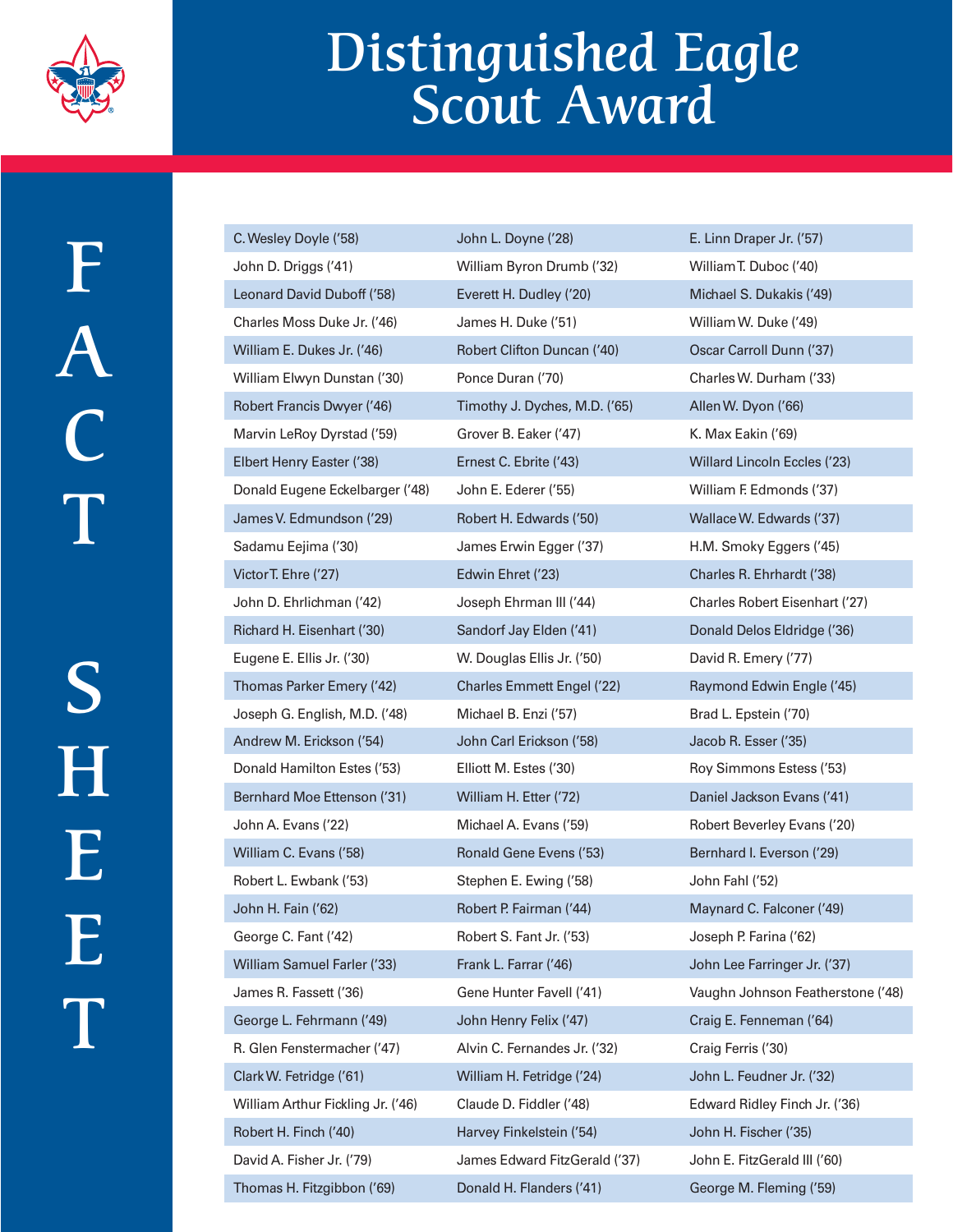

| John Murray Flocken ('48)         | Cecil Edward Floyd, M.D. ('49) | Sterling Harper Fly Jr. ('40)   |
|-----------------------------------|--------------------------------|---------------------------------|
| Jerry Paul Fogel ('54)            | Jerome F. Foley Jr. ('33)      | Harold F. Force ('66)           |
| C. Richard Ford Jr. ('38)         | Gerald R. Ford Jr. ('27)       | Gary Dale Forsee ('64)          |
| Neal Randolph Fosseen Sr. ('21)   | J. Stephen Fossett ('57)       | Michael E. Fossum ('75)         |
| Charles W. Foster III ('40)       | Dulany Foster ('31)            | Murphy James Foster Jr. ('46)   |
| Charles F. Foulger ('23)          | Kenneth E. Fowlkes ('46)       | Sheldon Fox ('57)               |
| Charles Eldon Fox Jr. ('58)       | Joe S. Frank ('56)             | Robert A. Frankel ('43)         |
| William Snow Frates ('32)         | Louis J. Freeh ('63)           | Richard M. Freeland ('55)       |
| Richard M. Freeman ('48)          | Robert A. Freidenrich ('39)    | Eugene U. Frey ('44)            |
| C. Hugh Friedman ('45)            | Edward M. Friend ('25)         | Harold Charles Friend ('60)     |
| Robert S. Frix ('56)              | George W. Fry ('42)            | Harry Laurence Fuller ('54)     |
| Douglas C. Fullman ('61)          | L. Craig Fulmer ('55)          | Jack D. Furst ('73)             |
| Donald Gabbert ('39)              | Frank J. Gaffney ('43)         | Arthur L. Gaffrey ('68)         |
| Orville D. Gaither Sr. ('44)      | Thomas Teasley Galt ('42)      | Gerald L. Gamble ('54)          |
| Theodore R. Gamble ('40)          | William C. Gamble ('52)        | Roland "Rocky" Gannon ('42)     |
| John Garamendi ('60)              | Isaac S. Garb ('44)            | James Knoll Gardner ('54)       |
| James R. Gardner ('58)            | Ray A. Garrabrandt ('32)       | J. Joseph Garrahy ('47)         |
| Clifton G. Garvin Jr. ('37)       | James F. Gary ('37)            | Spurgeon P. Gaskin ('25)        |
| Arthur Lee Gaston ('51)           | Robert M. Gates ('58)          | Van Eugene Gates ('40)          |
| W. Gary Gates ('65)               | William H. Gates ('41)         | Albert Steven Gatrell Jr. ('36) |
| John S. Gault ('57)               | E. Gordon Gee ('60)            | Clark Brower George ('31)       |
| Richard A. Gephardt ('55)         | Larry E. Gibens ('54)          | Larry Miner Gibson ('64)        |
| Thomas Freeman Gilbane ('28)      | William J. Gilbane ('28)       | Peter S. Gilchrist III ('53)    |
| Thomas B. Gilchrist Jr. ('27)     | Hyde Gillette ('21)            | Roosevelt Sandy Gilliam ('47)   |
| Norman B. Gillis Jr. ('40)        | Frederick Gilmore ('36)        | Joseph Chilton Gittings ('41)   |
| William Francis Gittler Sr. ('28) | Stanley J. Glaser ('21)        | Fred Stephen Glass ('55)        |
| Philip R. Glotfelty ('49)         | Edmund Cook Glover ('52)       | Ronald E. Godby ('56)           |
| Ralph E. Gode ('35)               | M. Thomas Goedeke ('35)        | Richard E. Goff ('48)           |
| Roger Gohrband ('47)              | Milton L. Goldberg ('29)       | Richard N. Goldman ('35)        |
| Robert H. Goldman ('31)           | Stephen Goldsmith ('59)        | George Franklin Good Jr. ('18)  |
| T. Michael Goodrich ('59)         | W. Richard Goodwin ('40)       | Bernard M. Gordon ('41)         |
| Lawrence W. Gougler ('36)         | Charles J. Gould Jr. ('30)     | Ronald M. Gould ('62)           |
| Sydney Sanford Gould ('26)        | John H. Graham IV ('67)        | John Underwood Graham ('33)     |
| Robert E. Gramelspacher ('41)     | Robert W. Grant ('55)          | Maurice F. Granville ('31)      |
| HomerTucker Gratz ('22)           | Dr. J.C. Graves ('39)          | J.M. Graves ('40)               |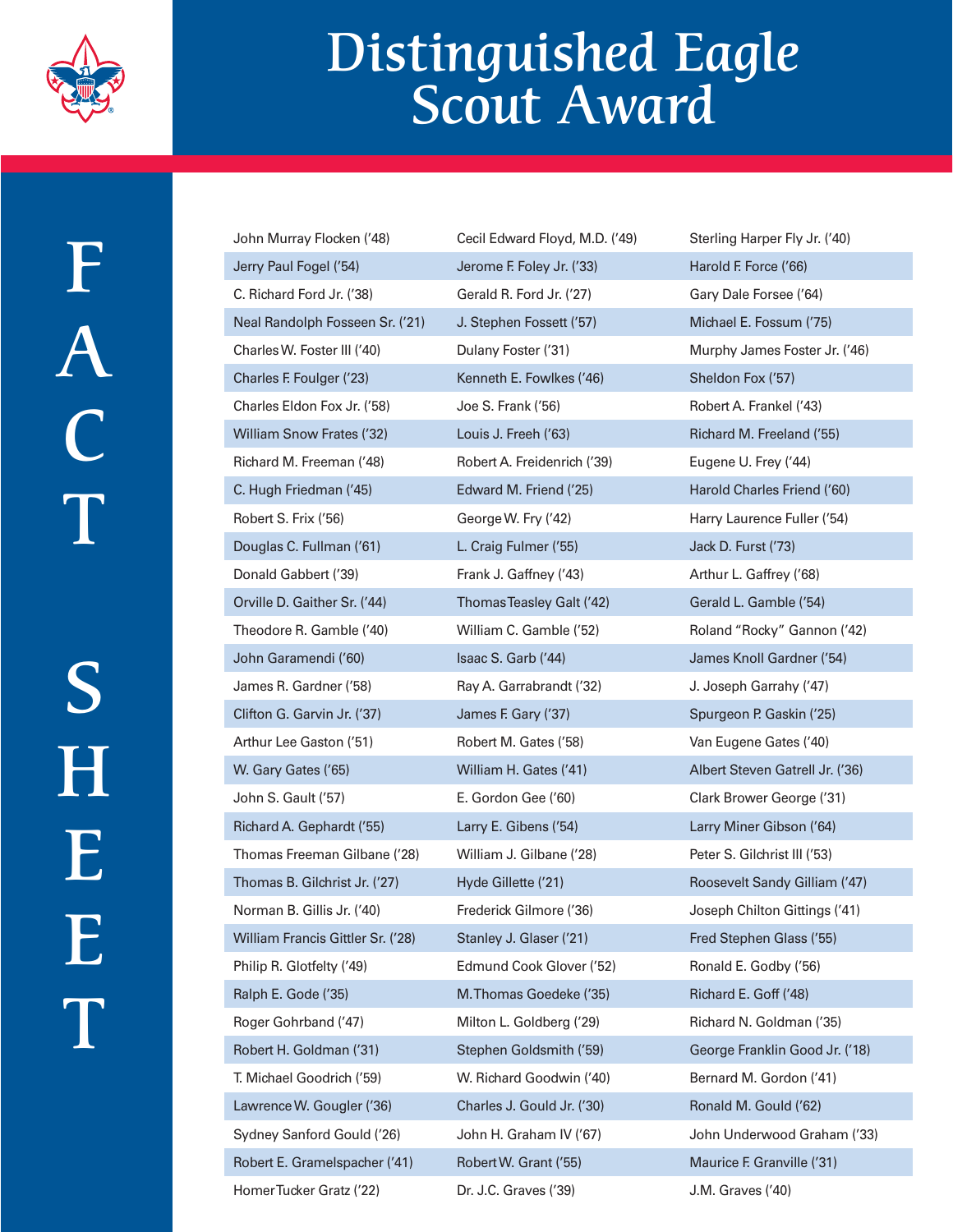

| Elmon Taylor Gray ('40)             | Milton H. Gray ('26)              | Robert T. Gray ('29)           |
|-------------------------------------|-----------------------------------|--------------------------------|
| Ernest Gideon Green ('56)           | Judson C. Green ('67)             | Anthony S. Greene ('41)        |
| Charles H. Greenman ('44)           | Raphael P. Greenspan ('55)        | Gerald Greenwald ('49)         |
| John R. Greenwood ('48)             | Norman A. Greist ('30)            | James Roscoe Grier III ('51)   |
| Robert H. Griffiths ('37)           | William H. Grigg ('47)            | Francis E. Griggs Jr. ('51)    |
| Richard Putnam Gripe ('35)          | John Holbrook Groberg ('48)       | William Grogg Jr. ('34)        |
| William Ross Grogg III ('66)        | Joe L. Grojean ('41)              | Curt J. Gronner ('29)          |
| Louis B. Grossmith Jr. ('32)        | Terry L. Grove ('56)              | Herbert J. Grover ('52)        |
| Leo Guenzburger ('45)               | Dr. Wilson Franklin Gum Jr. ('55) | Steven D. Gunderson ('60)      |
| Robert Charles Gunness ('28)        | Eugene C. Gwaltney Jr. ('32)      | John R. Haack ('55)            |
| H.J. Haberaecher ('29)              | Dick Hacke ('53)                  | James Acra Hackney III ('54)   |
| James Acra Hackney Jr. ('32)        | Bradley E. Haddock ('73)          | J. Scofield Hage ('61)         |
| Donald E. Haggen ('48)              | Ralph E. Haines Jr. ('28)         | Paul R. Haklisch ('65)         |
| Ezra A. Hale ('24)                  | Preston Q. Hale ('30)             | William B. Hale ('52)          |
| Durward Gorham Hall ('23)           | J. Floyd Hall ('41)               | Robert E. Hall Jr. ('43)       |
| Robert L. Hall ('40)                | Winslow William Hall ('36)        | Ralph J. Hallenbeck ('34)      |
| Douglas L. Haller ('47)             | J. Alex Haller Jr. ('49)          | Fred Eugene Halliday ('38)     |
| Colonel John J. Halloran Jr. ('69)  | John R. Halsey ('64)              | Carter F. Ham ('64)            |
| Carlos Robert Hamilton Jr. ('54)    | Robert D. Hammer ('28)            | Frank J. Hammond ('36)         |
| Gaines Wardlaw Hammond Sr.<br>('30) | Burton Clyde Hanauer ('49)        | George L. Hanbury, Ph.D. ('57) |
| Richardson M. Hanckel ('42)         | Walter J. Handelman ('48)         | Raymond T. Hander ('29)        |
| Vincent S. Haneman Jr. ('39)        | James C. Hankla ('55)             | Jay B. Hann III ('47)          |
| Albert C. Hanna ('44)               | William Denby Hanna ('24)         | Zenon C. R. Hansen ('21)       |
| Bernold M. Hanson ('43)             | John K. Hanson ('29)              | Samuel Elvis Hanvey ('40)      |
| Robert Hatton Haralson III ('52)    | John M. Harbert III ('37)         | John P. Harbin ('31)           |
| Jack D. Harby ('30)                 | David C. Hardesty Jr. ('61)       | Hugh W. Hardy ('43)            |
| Alexander D. Hargrave ('34)         | Don Steger Harnack ('44)          | Lewis B. Harned ('40)          |
| Billy Harper ('57)                  | James Andrew Harrell Sr. ('38)    | William B. Harrell Jr. ('25)   |
| Richard R. Harrington ('41)         | Benjamin L. Harris ('38)          | George A. Harris ('24)         |
| Grant Harris ('32)                  | James Martin Harris ('41)         | JamesT. Harrison ('29)         |
| John Conway Harrison ('27)          | Michael Roy Harrison ('57)        | Michael Roy Harrison ('57)     |
| Russell J. Hart ('40)               | Walter Kenneth Hartford ('35)     | David S. Hartig Sr. ('26)      |
| Robert T. Hartmann ('33)            | William White Hartzog ('56)       | Warren H. Haruki ('68)         |
| Aubrey B. Harwell Jr. ('56)         | Samuel B. Haskell III ('69)       | Edward Frank Hassee ('41)      |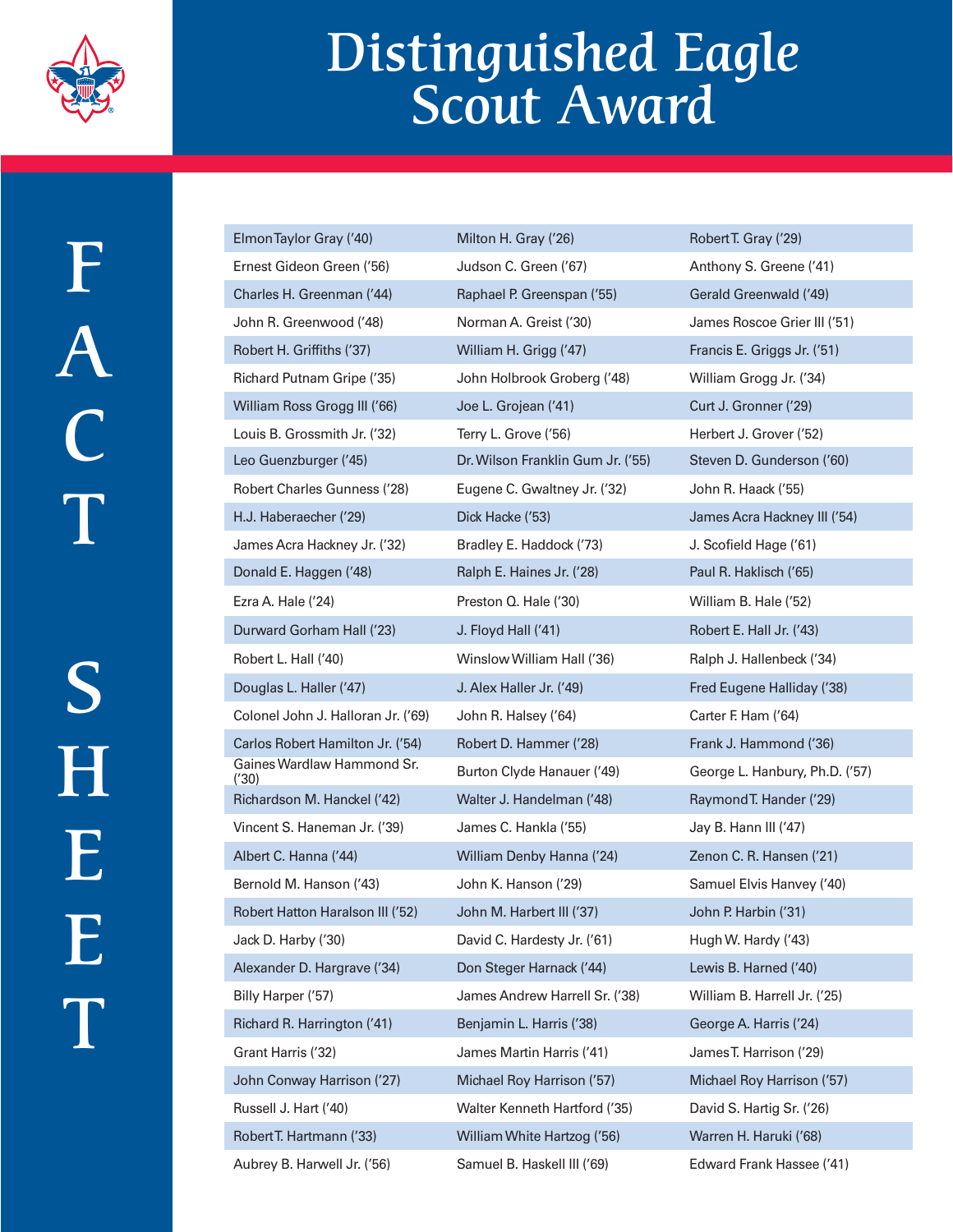

| Allan E. Hassinger ('36)            | Ernest LeRoy Hatch ('30)       | Thomas F. Hawkins ('32)         |
|-------------------------------------|--------------------------------|---------------------------------|
| Willis Ely (Bill) Hawkins Jr. ('43) | William F. Haws ('47)          | Douglas D. Hawthorne ('62)      |
| Jack A. Hayes ('38)                 | John Briggs Hayes ('40)        | E. Earl Hays ('55)              |
| Ronald Jackson Hays ('45)           | Homer M. Hayward ('36)         | Michael John Healy ('66)        |
| George K. Heartwell Jr. ('64)       | Roland Graydon Hebb ('36)      | Frank H. Heckrodt ('43)         |
| William F. Heckrodt ('36)           | David W. Hedrick ('32)         | R. Ron Heiligenstein ('49)      |
| Carl William Heinmiller ('30)       | James K. Hendren ('64)         | William Hardy Hendren III ('42) |
| William O.E. Henry ('43)            | Albert C. Herbert ('30)        | Grant Herman ('27)              |
| Richard H. Herman ('56)             | Rodney Clark Hermes ('51)      | Francis Hubert Herndon ('44)    |
| Robert T. Herres ('46)              | Paul M. Herring ('34)          | Robert R. Herring ('41)         |
| Dr. Dudley R. Herschbach ('46)      | W. Thomas Hershey ('58)        | Mark P. Hertling ('69)          |
| Daniel Stewart Hess ('47)           | John W. Hess ('66)             | Paul B. Heuston ('36)           |
| Robert G. Hibbard ('26)             | Jim Hickey ('61)               | William B. Hickman ('74)        |
| John Joseph Higginson ('46)         | William G. Higgs ('66)         | A. Buford Hill Jr. ('44)        |
| George James Hill ('49)             | Lynn P. Himmelman ('28)        | Thomas B. Hinckley Jr. ('30)    |
| Leslie Hinds ('52)                  | Ralph M. Hinds ('57)           | Arthur Z. Hirsch Jr. ('33)      |
| Lawrence L. Hirsch ('41)            | Robert Stephen Hisey Jr. ('69) | David Hittner ('53)             |
| Philip J. Hoblin Jr. ('48)          | Philip Bernhard Hofmann ('25)  | Alex A. Hogan ('30)             |
| Joseph Lloyd Hogan ('35)            | Stephen P. Hokanson ('60)      | Billie Holder ('32)             |
| Howard Randolph Holder ('33)        | Jeffrey R. Holland ('55)       | David Booth Holliday ('63)      |
| Lester A. Holmes ('45)              | Steven A. Holt ('61)           | Joseph R. Holzapple ('29)       |
| James Terry Honan ('61)             | August F. Hook ('22)           | Harold S. Hook ('45)            |
| J. Clyde Hooker Jr. ('37)           | George Bardin Hooks ('61)      | C. Michael Hoover Jr. ('54)     |
| Roderick H. Horning, Ph.D. ('42)    | John Cole Horton Jr. ('45)     | David C. Hoselton ('55)         |
| William R. Hough ('42)              | James Gorman Houston Jr. ('48) | Sam Houston ('63)               |
| John Scott Howell ('66)             | Rudolph W. Hudnell ('52)       | Brantly Hudson ('45)            |
| Ernest B. Hueter ('36)              | Procter R. Hug Jr. ('46)       | Dwight Hughes Jr. ('65)         |
| James R. Hughes Jr. ('21)           | A. D. Hulings ('29)            | Donald Keith Hummel ('65)       |
| Charles A. Hunter ('46)             | Howard William Hunter ('35)    | John J. Hunter ('55)            |
| Robert E. Hunter ('54)              | Robert N. Hunter ('36)         | James Robert Huntley ('39)      |
| Jon M. Huntsman Jr. ('75)           | Stanley C. Hurt ('52)          | Harry J. Hutchens ('33)         |
| Claire Elwood Hutchin Jr. ('30)     | Frank M. Hutchins ('40)        | Lemuel C. Hutchins ('39)        |
| Donald Hutson ('27)                 | Kenneth E. Hyatt ('53)         | William J. Hybl ('56)           |
| David M. Hyink ('64)                | Lawrence W. lannotti ('45)     | Harry T. Ice ('21)              |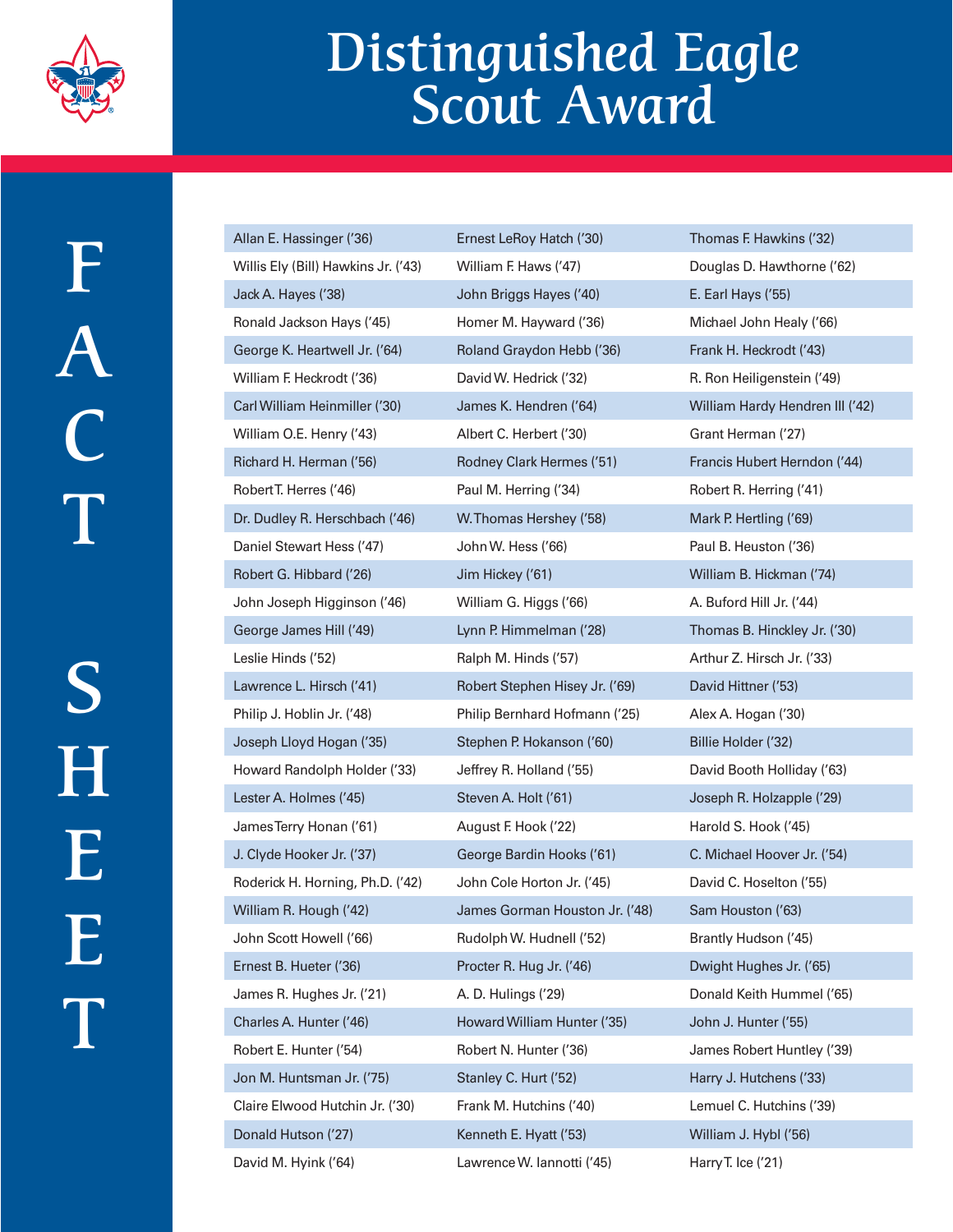

| Charles H. Ide ('52)           | Clifford W. Illig ('66)             | Philip Scott Inglee ('52)        |
|--------------------------------|-------------------------------------|----------------------------------|
| John C. Inglis ('72)           | James L. Isch ('65)                 | Charles R. Jackson ('26)         |
| Harry Michael Jackson ('47)    | Patrick C. Jackson ('68)            | Philip C. Jackson Jr. ('43)      |
| Harry M. Jacobs Jr. ('45)      | Clifford Lewis Jacobson ('56)       | Charles Joseph Jacobus Sr. ('62) |
| Robert E. Jacoby Jr. ('43)     | Madison Doak Jacoway ('63)          | John C. Jadel ('44)              |
| David W. Jayme ('67)           | Michael Jeans ('63)                 | William L. Jeffords ('44)        |
| Charles David Jennings ('54)   | Jeffrey Khale Jennings ('72)        | John Clemont Jennings III ('72)  |
| Carl Jensen ('24)              | Reuben R. Jensen ('36)              | John Persinger Jewett ('59)      |
| John E. Johns ('34)            | Byron Johnson ('29)                 | David Owen Johnson ('34)         |
| Franklin "Pitch" Johnson ('44) | George Dean Johnson ('24)           | H.E. Gene Johnson ('35)          |
| Hardy B. Johnson ('59)         | Admiral Jay L. Johnson ('60)        | Keith Alan Johnson ('56)         |
| Livingstone M. Johnson ('45)   | Richard W. Johnson ('54)            | Russell B. Johnson ('42)         |
| Ted Lincoln Johnson ('41)      | Vincent R. Johnson ('68)            | William Henry Johnson ('70)      |
| William Kenneth Johnson ('41)  | Glenn R. Jones ('57)                | John Lee Jones ('39)             |
| Morgan Jones Jr. ('27)         | Ronald Charles Jones ('52)          | Thomas D. Jones, Ph.D. ('69)     |
| George Adams Joplin III ('46)  | Donald R. Jorgensen ('47)           | William Francis Joseph Jr. ('47) |
| Edward C. Joullian III ('44)   | Frederick E. Joyce ('49)            | William George Kagler ('49)      |
| John J. Kamerick, Ph.D. ('35)  | Kenneth K. Kammeyer, C.L.A.R. ('50) | Chris J. Kanazawa ('69)          |
| Constantine A. Karaberis ('27) | Joseph Francis Karpinski ('40)      | Donald C. Katt ('61)             |
| O. Frank Kattwinkel ('40)      | Ewing M. Kauffman ('31)             | William G. Kaufman ('66)         |
| John S. Kaull ('60)            | Paul A. Kauttu ('47)                | John Harry Kautz ('48)           |
| William W. Kavanaugh Jr. ('46) | Lewis Kayton ('17)                  | Amos Ragan Kearns Jr. ('50)      |
| William H. Keeler ('51)        | Robert Nicholas Kellas ('44)        | David Burton Keller ('64)        |
| Jerry R. Keller ('67)          | Thomas Franklin Keller ('46)        | Bruce G. Kelley ('69)            |
| Lawrence W. Kellner ('73)      | James Dean Kelly ('66)              | William P. Kemp Jr. ('37)        |
| Ronald H. Kendrick ('54)       | Lee M. Kenna Jr. ('60)              | Bruce R. Kennedy ('52)           |
| John W. Kennedy ('70)          | Robert W. Kent ('49)                | William Roger Kephart ('48)      |
| Ernest C. Keppler ('35)        | I. Lawrence Kerr ('33)              | Thomas A. Kershaw ('54)          |
| William E. Kettley ('52)       | Richard W. Kiefer ('30)             | Edward W. Kiemle ('34)           |
| Louis J. Kienzler ('31)        | L. Robert Kimball ('39)             | W. Duke Kimbrell ('39)           |
| Peter D. Kinder ('70)          | J.B. King ('43)                     | Kenneth D. King ('56)            |
| Robert N. King ('27)           | Voris King ('31)                    | Norman Victor Kinsey ('34)       |
| Donald J. Kintner ('39)        | Robert E. Kirby ('33)               | Stephen F. Kirk ('63)            |
| Richard S. Kirkendall ('43)    | Rufus W. Kiser ('28)                | Robert D. Kittredge ('61)        |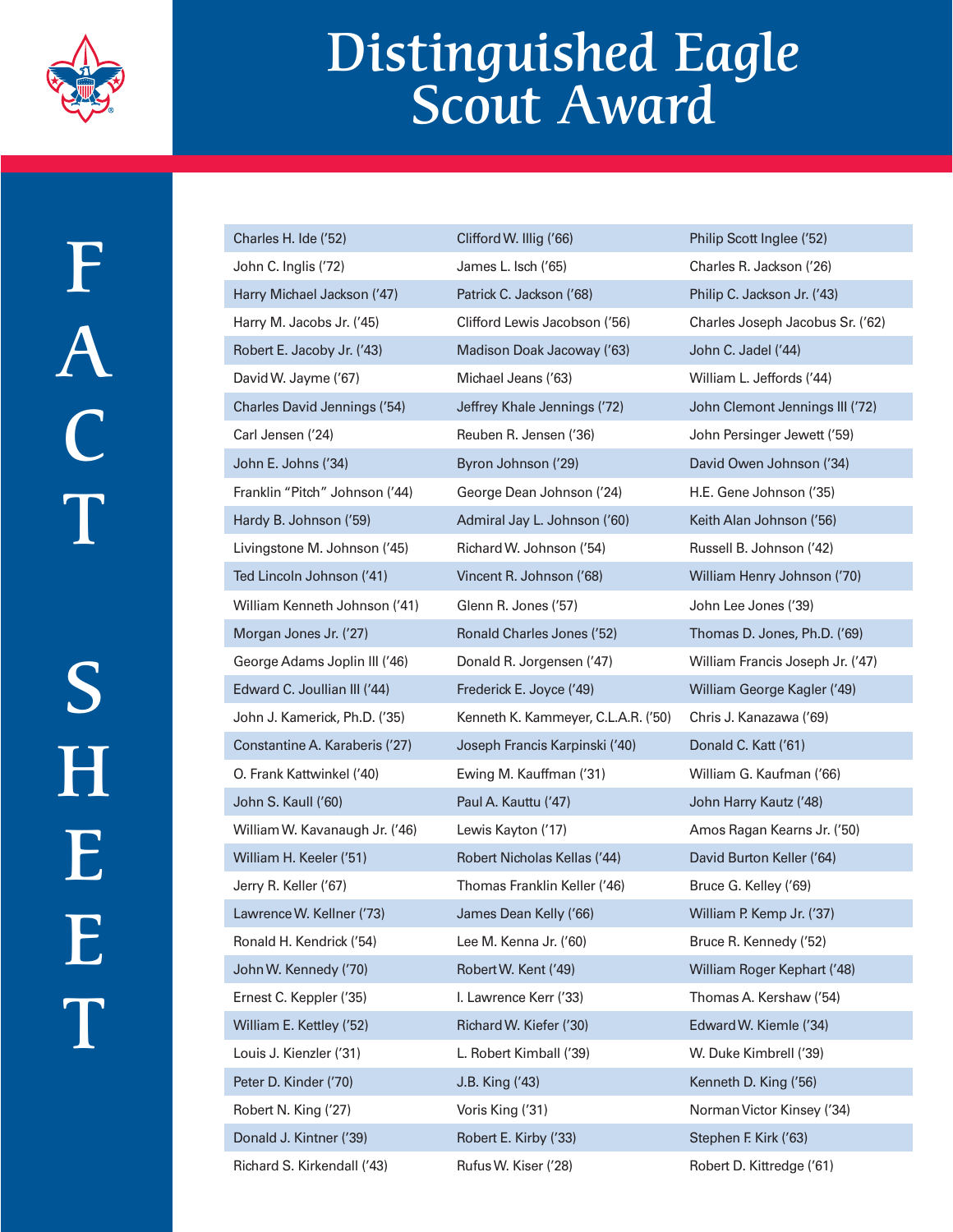

| Philip Monroe Klauber ('30)   | David H. Klein ('62)           | James B. Klein, M.D. ('56)      |
|-------------------------------|--------------------------------|---------------------------------|
| Keith A. Klein ('65)          | John Kenneth Kleinheksel ('57) | Louis A. Klewer ('17)           |
| John A. Kley ('36)            | J. Paul Klinger ('28)          | Edmund R. Knauf ('32)           |
| Ronald B. Knight ('52)        | JackTarrant Knuepfer ('36)     | Joseph William Koch ('24)       |
| Richard W. Koeb ('28)         | Dennis J. Kohl ('70)           | Donald Milton Koll ('48)        |
| Robert Anthony Koob ('40)     | Jerome C. Kopet ('26)          | Alan W. Koppes ('45)            |
| Rowland Frank Kornrumph ('47) | William L. Koslosky ('68)      | Peter George Kotsiopulos ('63)  |
| Donald B. Kraft ('42)         | Roy Kramer ('46)               | Mark A. Kriebel ('68)           |
| William J. Kroll Jr. ('61)    | Frederick B. Krom III ('62)    | Thomas A. Krouskop ('59)        |
| Charles E. Kruse ('59)        | Christopher E. Kubasik ('75)   | Merrill M. Kuller ('45)         |
| Edward J. Kuntz ('36)         | William C. Kuryla ('49)        | Robert G. Kurzman ('48)         |
| Paul R. Kusche ('62)          | James R. Lackenmier ('54)      | Louis Charles LaCour Sr. ('43)  |
| Samuel A. Ladd III ('54)      | I. Beverly Lake Jr. ('49)      | Jack S. Lake ('51)              |
| Alfred E. Lamson ('31)        | John W. Lander Jr. ('43)       | Edward Landes ('33)             |
| Daniel P. Landguth ('63)      | Ney C. Landrum ('46)           | A.T. Lange ('40)                |
| CarlT. Langford ('34)         | John S. Langford Jr. ('47)     | Louis A. Langie Jr. ('45)       |
| Gordon B. Lankton ('45)       | Michael K. Lanning ('48)       | Richard F. LaRoche Jr. ('58)    |
| Louis F. Larsen ('48)         | Timothy R. Larsen ('63)        | Charles Robert Larson ('50)     |
| Richard D. Larson ('62)       | Gregory S. Lashutka ('58)      | Thomas R. Lasier ('50)          |
| Capt. Charles S. LaSota ('72) | Gerald Irwin Lawhorn ('61)     | Frederick H. Lawson ('42)       |
| Terry C. Lawson ('61)         | Donald P. Lay ('43)            | Lucien Leape ('46)              |
| Clyde Graves Lear ('61)       | Walter Philip Leber ('32)      | Dr. John C. Lechleiter ('67)    |
| Raymond Lester Lee Jr. ('44)  | William States Lee ('43)       | E.B. Leedy ('53)                |
| Richard H. Leet ('40)         | C. Ray Leininger Jr. ('35)     | Harold A. Lenicheck ('19)       |
| Jay L. Lenrow ('66)           | Ralph Edmund Leonard ('45)     | James Chris Leventis ('53)      |
| James H. Levi ('57)           | Herbert R. Levine ('43)        | Stanley Levingston ('40)        |
| Andrew L. Lewis Jr. ('51)     | Stephen R. Lewis Jr. ('52)     | John Hanson Libcke ('50)        |
| Lee M. Liberman ('38)         | Dr. Kermit Lidstrom ('46)      | Stephen N. Limbaugh Jr. ('67)   |
| Howard Charles Lincoln ('55)  | Steven Wayne Lindsey ('76)     | James Harvey Lipscomb III ('57) |
| Douglas B. Littlewood ('37)   | Ellis C. Littman ('25)         | John F. Llewellyn ('64)         |
| Frederick N. Locke ('32)      | Gary F. Locke ('64)            | Paul A. Logli ('65)             |
| Walter Rearick Lohman ('31)   | Alan Merle Londe ('49)         | Charles Allen Long Jr. ('42)    |
| John Maloy Long ('42)         | Thomas D. Long ('41)           | Richard C. Looney ('49)         |
| George W. Lotzenhiser ('38)   | Cook O.P. Lougheed ('38)       | Thomas Alan Louthan ('62)       |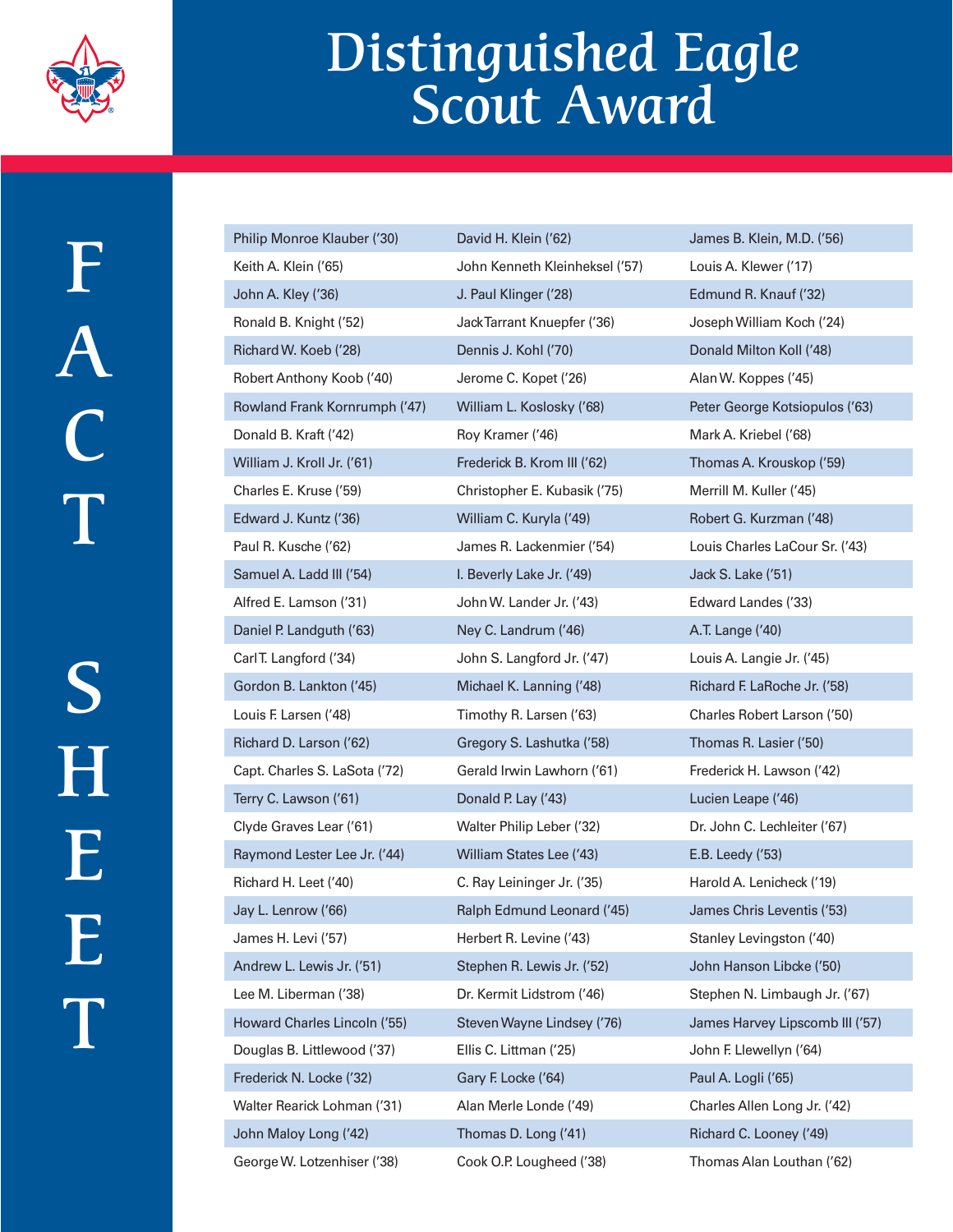

| James A. Lovell ('43)           | William T. Low ('35)            | Robert J. Lowe ('53)            |
|---------------------------------|---------------------------------|---------------------------------|
| Richard L. Lowell ('53)         | Henry H. Lowery ('31)           | Kenneth M. Lowthian ('41)       |
| Admiral James M. Loy ('59)      | William P. Lucas ('58)          | Charles Luckman ('23)           |
| Robert L. Ludekens ('50)        | Frederick Dean Lueking ('45)    | Richard G. Lugar ('46)          |
| Thomas R. Lugar ('47)           | Scott Bruce Lukins ('44)        | Herbert A. Lund ('39)           |
| Elmer C. Lupton ('59)           | Donald C. Lutken ('39)          | Paul H. Lyle ('26)              |
| R. James Macaleer ('52)         | Thomas C. MacAvoy ('45)         | Leo M. MacCourtney ('49)        |
| Tom Mack ('60)                  | Douglas G. MacLean ('45)        | Thomas H. MacLeay ('63)         |
| Bruce G. MacMillan ('36)        | Doyle Clinton Maddux ('37)      | Wayne D. Magee ('62)            |
| Charles B. Magennis ('35)       | Lon E. Maggart ('58)            | James N. Magro ('67)            |
| Ray Malavasi ('44)              | Patrick E. Malloy III ('58)     | Leander A. Malone ('32)         |
| Robert A. Malone ('66)          | Charles T. Manatt ('54)         | Robert A. Manchester II ('20)   |
| Joseph L. Mancuso ('35)         | Don R. Manecke ('40)            | Eugene K. Mangum ('30)          |
| Darrell F. Manley ('40)         | William Donald Manly ('39)      | Dr. Harold C. Manor ('42)       |
| Michael S. Manson ('73)         | H. Edward Manville Jr. ('19)    | Peter B. Mapes ('69)            |
| Carl Michael Marchetti ('51)    | Robert Charles Marini ('45)     | Ernest Mario, Ph.D. ('54)       |
| Richard B. Marion ('51)         | Charles R. Maris ('66)          | Ray H. Marr ('46)               |
| John Willard Marriott Jr. ('47) | Robert S. Mars Jr. ('40)        | John Otho Marsh Jr. ('41)       |
| Charles Marshall ('44)          | Joseph W. Marshall ('52)        | William Gilbert Marshall ('63)  |
| Ernest G. Marshburn ('69)       | Frank K. Martin ('56)           | Carrington Mason ('25)          |
| Allen W. Mathis Jr. ('39)       | Joseph L. Matthews ('31)        | Vinton Stewart Matthews ('36)   |
| Kenneth A. Mattson ('62)        | Robert W. Maupin ('48)          | Russell G. Mawby ('44)          |
| William J. Maxion ('34)         | J. Louis Maxwell Jr. ('42)      | Clyde M. Mayer ('62)            |
| Claudius August Mayo ('31)      | Robert J. Mazzuca ('64)         | Francis R. McAllister ('57)     |
| C. Robert McBrier ('31)         | Thomas D. McBrierty ('61)       | Robert Ainsley McCabe Jr. ('63) |
| William P. McCahill ('31)       | Julien L. McCall ('34)          | Arthur L. McCarroll ('49)       |
| Joseph M. McCarthy ('35)        | Bruce C. McCaw ('61)            | Jedd McClatchy ('59)            |
| Joseph J. McClelland ('31)      | Norman P. McClelland ('43)      | Hayes C. McClerkin ('45)        |
| George D. McClintock ('36)      | H.C. McClure ('57)              | James A. McClure ('33)          |
| James J. McClure Jr. ('34)      | William Frazer McColl Jr. ('44) | James R. McConnell ('34)        |
| Frank M. McCord ('48)           | J. Robinson McCormick ('36)     | Michael S. McCoy ('59)          |
| Harold James McCurry Jr. ('35)  | Robert Owen McCurry ('35)       | John A. McDavid ('30)           |
| Capers W. McDonald ('65)        | William C. McDonald Jr. ('39)   | Sanford N. McDonnell ('66)      |
| Boyd McDowell II ('42)          | Charles E. McGee ('40)          | Albert H. McGeehan ('59)        |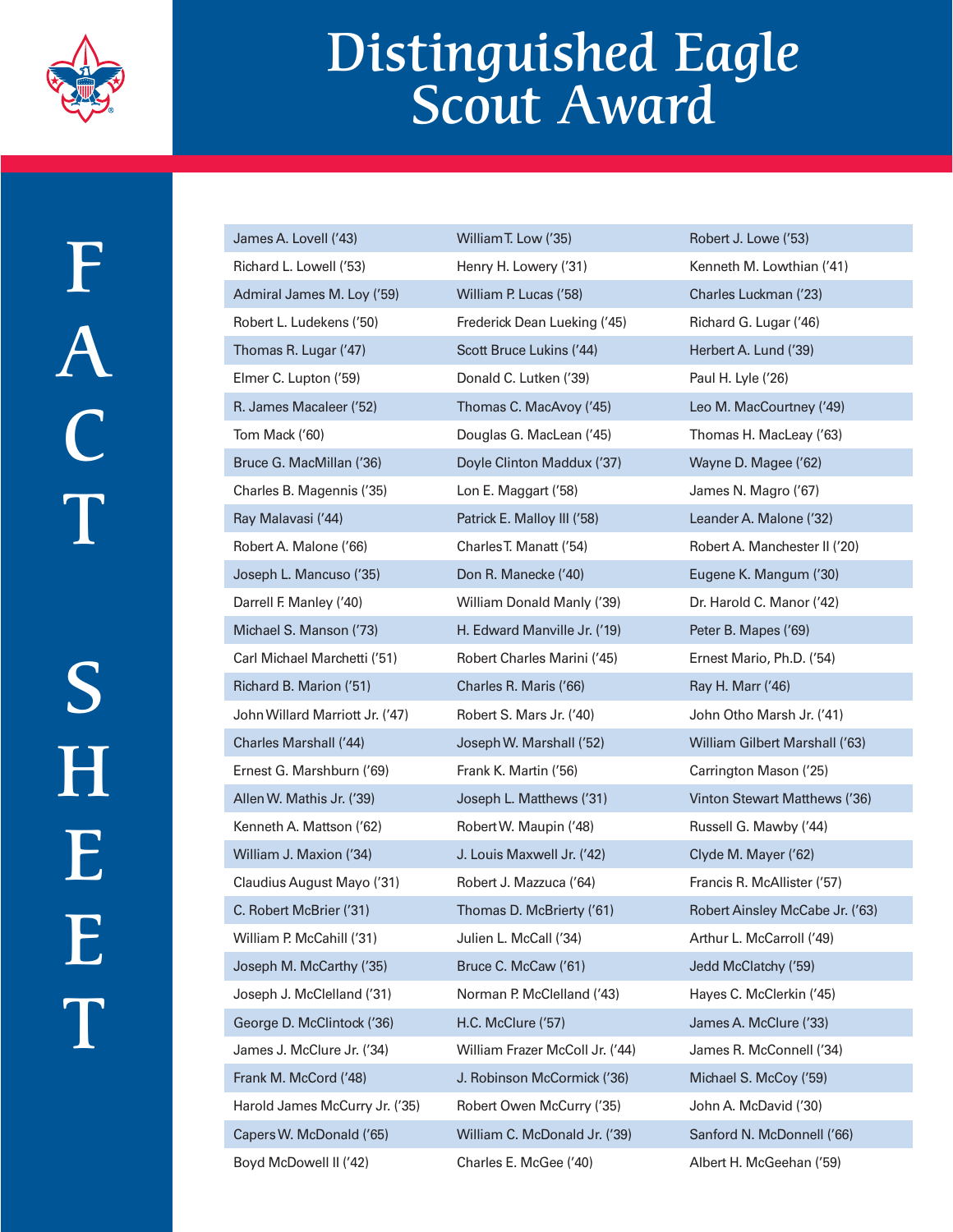

| James Roger McGinnity Sr. ('34)      | Robert G. McGough ('59)           | Wayne F. McGown ('43)          |
|--------------------------------------|-----------------------------------|--------------------------------|
| James Henry McGregor ('39)           | John L. McGuire ('59)             | John W. McIntyre ('48)         |
| Bert J. McKasy ('55)                 | Edward M. McKay ('35)             | Robert M. McKenna ('79)        |
| John W. McKenzie ('50)               | Bill J. McKown ('71)              | Clarence W. McKown Jr. ('69)   |
| Glen McLaughlin ('49)                | Kenneth Francis McLaughlin ('44)  | Paul G. McLaughlin ('52)       |
| Edwin A. McLean ('46)                | Peter Cox McLoughlin ('71)        | Jason McManus ('48)            |
| Dennis G. McMillian ('68)            | Dr. John J. McMullen ('32)        | Champney A. McNair ('40)       |
| Robert W. McNitt ('31)               | Edwin Joseph McWilliams ('34)     | Chauncey J. Medberry III ('32) |
| Michael J. Meese ('75)               | Thomas Keith Meier ('54)          | Robert F. Meinholtz ('46)      |
| Norman H. Mellor, M.D. ('33)         | Ferdinand Mendenhall ('24)        | Richard A. Mendenhall ('61)    |
| Roy W. Menninger, M.D. ('41)         | W. Walter Menninger ('51)         | Charles John Merdinger ('33)   |
| Theodore Meriam ('28)                | Charles David Metcalf ('49)       | Ronald Clifford Meteiver ('41) |
| Edward C. Meyer ('47)                | Paul James Meyer Sr. ('45)        | Harold Mezile Jr. ('62)        |
| Martin Michael ('43)                 | Oscar J. Michael ('53)            | Harold C. Mielke Jr. ('53)     |
| Douglas A. Milbury ('60)             | Mark D. Miles ('67)               | Donald R. Miller ('22)         |
| Edward D. Miller Jr., M.D. ('59)     | George Fuller Miller ('22)        | Henry C. Miller ('39)          |
| Marlin Miller Jr. ('48)              | Morris F. Miller ('34)            | Dr. Richards M. Miller ('60)   |
| Wallace T. Miller ('37)              | Wendell H. Miller ('39)           | William Albert Miller ('54)    |
| Richard H. Mills ('43)               | Arnold L. Milner ('53)            | Howard M. Milner ('53)         |
| James Selden Miner ('28)             | James Patrick Miscoll ('49)       | David C. Mitchell ('56)        |
| Douglas B. Mitchell ('56)            | Robert Mitchell ('43)             | Frank Warren Mogensen ('40)    |
| Colonel Lawrence C. Mohr, M.D. ('61) | Bernard Andrew Monaghan Jr. ('30) | Robert C. Monto ('61)          |
| Louis Gilles Monville Jr. ('57)      | O. William Moody ('31)            | John Bradford Mooney Jr. ('45) |
| M. Eugene Moor ('37)                 | George V. Moore ('32)             | Jackson W. Moore ('61)         |
| Dr. John E. Moore Jr. ('56)          | Joseph Harold Moore ('29)         | Emery M. Moorehead ('69)       |
| Jim Mora ('50)                       | Southwood J. Morcott ('53)        | Gary L. Moreau ('69)           |
| James A. Moreau ('29)                | Graham J. Morgan ('33)            | Lyle W. Morgan II ('62)        |
| Howard J. Morgens ('24)              | Charles S. Morris Jr. ('33)       | Francis H. Morris ('48)        |
| James T. Morris ('57)                | L. Daniel Morris Jr. ('54)        | Josh R. Morriss Jr. ('39)      |
| William O. Morriss ('72)             | James D. Morrissey ('52)          | Richard M. Morrow ('41)        |
| <b>Richard Plant Morthland ('55)</b> | Jay Morton ('26)                  | Jerome Moskow ('38)            |
| James G. Moss ('52)                  | Michael I. Mott ('63)             | Patrick Mudd ('50)             |
| Herbert J. Mueller ('25)             | Craig W. Mullins ('61)            | Jesus Muniz ('58)              |
| William F. Murdy ('56)               | Franklin David Murphy, M.D. ('31) | William Paul Murray Jr. ('34)  |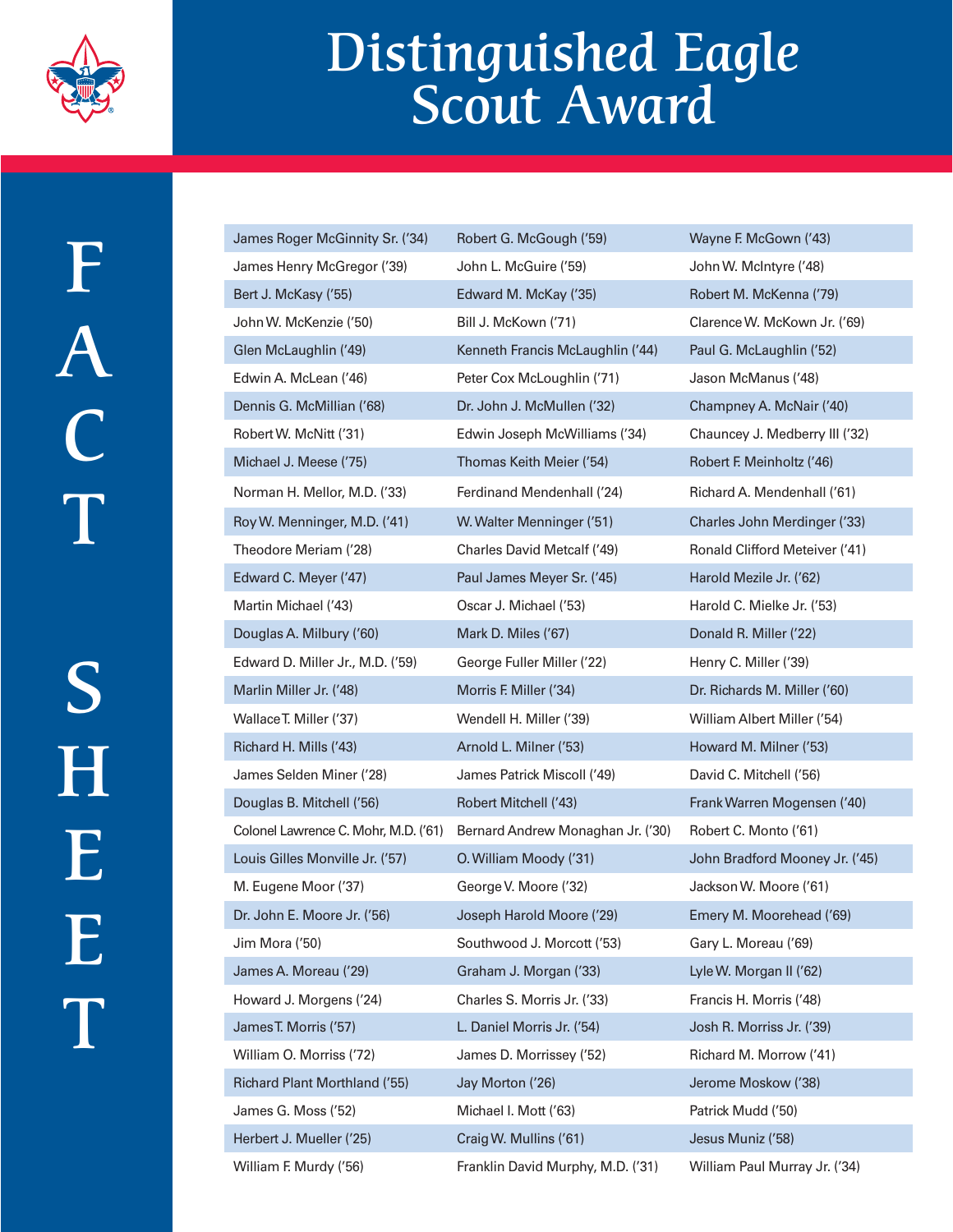

| Hugh Jerry Murrell ('51)       | Randall T. Murrill ('38)       | Charles Robert Musgrave Jr. ('32)   |
|--------------------------------|--------------------------------|-------------------------------------|
| Albert M. Myers ('31)          | C. Bernard Myers ('23)         | Thomas C. Naquin ('41)              |
| August S. Narumi ('33)         | William Nash ('22)             | Stanley R. Navas ('34)              |
| Charles B. Neely Jr. ('58)     | Kirk H. Neely ('58)            | R.C. Neely Jr. ('28)                |
| Dwight V. Neese ('68)          | James R. Neidhoefer ('41)      | E. Benjamin Nelson ('56)            |
| Lawrence K. Nelson ('61)       | Oswald George Nelson ('20)     | Ronald K. Nelson ('65)              |
| Paul Martin Newby ('69)        | Henry T. Newton ('52)          | Franklin A. Nichols ('33)           |
| Robert D. Nichols ('43)        | Stephen Carl Nicolaysen ('68)  | Willard LaGrand Nielsen ('59)       |
| William H. Niemann Sr. ('43)   | Herb Nill ('42)                | Charles F. Nisi ('34)               |
| Jeremiah W. Nixon ('69)        | Eugene J. Nordby ('34)         | Max S. Norris ('41)                 |
| Thomas R. Norris ('59)         | William A. Norton ('57)        | Henry R. Nothhaft ('59)             |
| Carl C. Nourse ('41)           | James William Noyce ('70)      | Samuel Augustus Nunn Jr. ('51)      |
| Dallin H. Oaks ('47)           | Frank L. O'Bannon ('46)        | Brian O'Brian III ('70)             |
| Thomas A. O'Dwyer ('41)        | Timothy L. Oelker ('65)        | James D. Oelschlager ('57)          |
| Marion E. Officer ('40)        | Edgar A. Oglesby ('36)         | James Randolph Olin ('36)           |
| Dale Hugh Oliver ('61)         | David Emerson Olson ('35)      | Gary Grant Olson ('56)              |
| H. Ted Olson ('49)             | Oscar M. Olson ('50)           | John Roberts Opel ('40)             |
| Henry J. Oppermann ('53)       | Raymond L. Orbach ('49)        | John J. Oros ('64)                  |
| Paul J. Ortenzio ('58)         | Thomas Milton Orth ('41)       | Charles F. Osborn ('32)             |
| Jack W. Osborn ('31)           | Stephen S. Oswald ('67)        | David E. Ott ('34)                  |
| John Hinsey Owen ('38)         | Nathaniel A. Owings ('22)      | Thomas L. Owsley ('54)              |
| David A. Pabst ('56)           | James J. Padilla ('62)         | Seymour Kantor Padnos ('39)         |
| George Keith Page ('42)        | William G. Pagonis ('57)       | Colonel Mitchell Paige ('36)        |
| H.R. Palmer ('34)              | James William Palmer Jr. ('73) | Langdon Palmer ('43)                |
| Robert Palmer ('70)            | George M. Pardee Jr. ('32)     | Hoyt S. Pardee ('35)                |
| John C. Parish ('26)           | John L. Parish ('50)           | Charles W. Parker Jr. ('38)         |
| J. Stanley Parkin ('51)        | Harry W. Parks ('42)           | Eugene Edward Paro ('20)            |
| Francis J. Parrish, S.J. ('41) | Charles S. Pashayan Jr. ('54)  | James E. Patrick ('23)              |
| L. Leon Patterson ('55)        | Neal L. Patterson ('63)        | James H. Patton, Ph.D. ('64)        |
| William Woods Paty Jr. ('35)   | Francis G. Paul ('37)          | Robert W. Paul ('34)                |
| Edward D. Paulsen ('38)        | Henry M. Paulson Jr. ('60)     | Peter C. Paulson ('31)              |
| Richard P. Pawson ('38)        | William G. Payne ('31)         | C.W. Peacock ('27)                  |
| Edward A. Pease ('66)          | Robert H. Pease Jr. ('63)      | General J.H. Binford Peay III ('54) |
| Frank J. Pedone ('63)          | Russell M. Pelton ('27)        | Roger L. Pentzien ('35)             |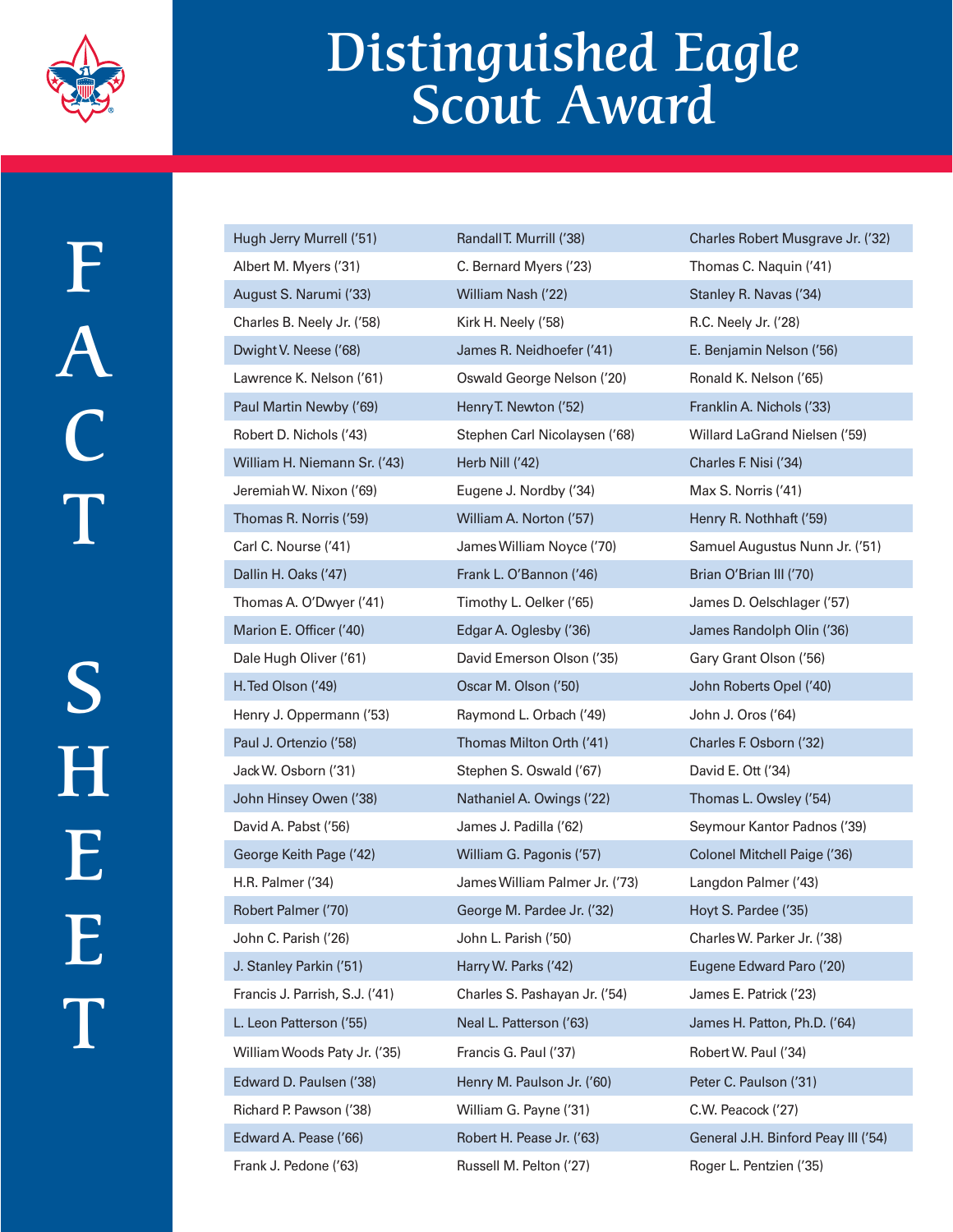

| Percival E. Pereira ('47)                    | Hector A. Tico Perez ('77)       | Edgar Perkins Jr. ('38)           |
|----------------------------------------------|----------------------------------|-----------------------------------|
| James I. Perkins ('55)                       | Henry Ross Perot ('43)           | Paul A. Perregaux ('54)           |
| Edward P. Perrin ('42)                       | Chesley Perry ('26)              | James Richard Perry ('64)         |
| Sherman C. Perry ('39)                       | Donald B. Peschke ('64)          | Charles A. Peter, M.D. ('56)      |
| H. Burke Peterson ('48)                      | William M. Peterson ('36)        | Jack R. Petitti ('36)             |
| John K. Pfahl ('44)                          | Hugo M. Pfaltz ('47)             | Philip M. Pfeffer ('58)           |
| G. Freeland Phillips ('50)                   | John Temple Phillips Jr. ('32)   | William Archie Phillips Jr. ('50) |
| William G. Phillips ('34)                    | William K. Phillips ('52)        | Joseph R. Pickard ('60)           |
| Rick K. Pickering ('75)                      | J.J. Pickle ('31)                | Barry Erwin Pidgeon ('49)         |
| R. Scott Pierce ('68)                        | Samuel R. Pierce Jr. ('36)       | Charles M. Pigott ('44)           |
| William T. Pinney ('35)                      | Perry E. Piper ('28)             | FrankT. Plattner ('28)            |
| William Plourde Jr. ('59)                    | Michael Nicholas Pocalyko ('68)  | Bryce Poe II ('40)                |
| Alec L. Poitevint II ('60)                   | <b>Richard Politowicz ('71)</b>  | John P. Pollock ('34)             |
| R.R. Pomeroy ('48)                           | David H. Ponitz ('46)            | William Poole ('23)               |
| Jack Pope ('28)                              | E. James Potchen ('46)           | Charles W. Potter ('37)           |
| Lieutenant General<br>William E. Potts ('35) | Charles E. Pound ('35)           | Boone Powell ('28)                |
| James L. Powell ('46)                        | Carl F. Pozzani ('48)            | Gerald Luther Prather ('49)       |
| C. Dudley Pratt Jr. ('45)                    | G. Merritt Preston ('31)         | William G. Preston ('28)          |
| Harvey L. Price ('29)                        | Thomas Henderson Price ('71)     | Kenneth G. Pringle ('30)          |
| Larry Pritchard ('69)                        | Louis A. Pritchett ('47)         | William C. Prosser ('62)          |
| Donald Hemsley Purcell ('40)                 | <b>Robert Hart Purcell ('42)</b> | John Frederick Pyfer Jr. ('62)    |
| William Howard Quasha ('31)                  | Emerson Wiggins Rabon Jr. ('58)  |                                   |
|                                              |                                  | Paul W. Radichel ('35)            |
| William J. Raggio ('47)                      | Charles A. Rahmberg ('37)        | James Walker Ralph ('51)          |
| Vittz-James Ramsdell ('36)                   | Wayne Vetree Ramsey Jr. ('42)    | William B. Randall ('32)          |
| Edward Gordon Randolph Jr. ('56)             | Scott Randolph ('47)             | George F. Rapp ('47)              |
| Robert W. Rapp ('47)                         | David H. Rariden ('32)           | Julian Rashkind ('35)             |
| Edward B. Rasmuson ('54)                     | Lou Edmund Rast ('31)            | Jere Brian Ratcliff ('55)         |
| Fred A. Ratcliffe ('21)                      | Robert Hoag Rawlings ('39)       | Rulon W. Rawson ('23)             |
| Richard Edmond Ray ('44)                     | C.L. Ray Jr. ('47)               | S. Alan Ray ('70)                 |
| Thomas Edward Reddin ('53)                   | Beasley Reece ('67)              | Donald B. Reed ('62)              |
| Everett C. Reed ('32)                        | Irving B. Reed ('45)             | Rolland M. Reed ('42)             |
| Trevor Rees-Jones ('66)                      | John E. Reeves ('30)             | Peter C. Reilly ('24)             |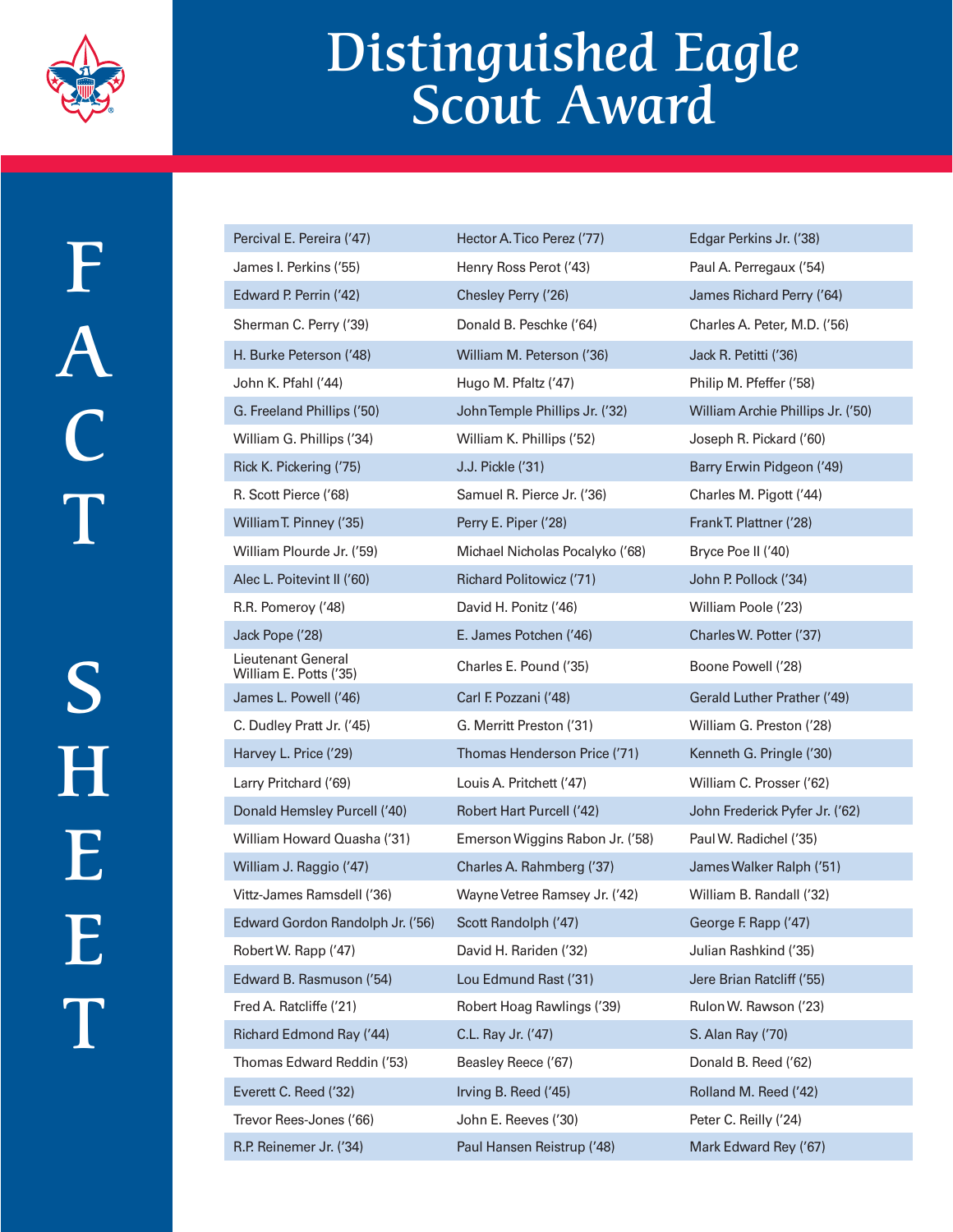

| Robert H. Reynolds ('52)         | David W. Rich, Ed.D. ('60)            | Herbert East Richards ('35)        |
|----------------------------------|---------------------------------------|------------------------------------|
| J. Randolph Richards ('24)       | Merlon F. Richards ('35)              | Thomas S. Richards ('59)           |
| Richard Judson Richardson ('53)  | LeRoy M. Richey Jr. ('48)             | Jack Richmond ('45)                |
| James H. Ridinger ('67)          | Ronald L. Riggle ('57)                | Robert Sterling Rippy ('66)        |
| Daniel L Ritchie ('48)           | Robert Field Ritchie ('31)            | Orem O. Robbins ('31)              |
| David G. Roberts ('60)           | Stephen W. Roberts ('57)              | Kenneth L. Robinson ('46)          |
| Frank H. Roby ('28)              | David Phil Roe ('63)                  | Lawrence F. Roesch ('48)           |
| A. Scobey Rogers Jr. ('35)       | C.M.A. Rogers III ('47)               | James Patrick Rogers ('65)         |
| Philip S. Rogers ('23)           | Richard G. Rogers ('45)               | Ronald K. Rogers ('57)             |
| T. Gary Rogers ('56)             | Bruce Walter Rognlien ('55)           | Dana Tyrone Rohrabacher ('63)      |
| Warren M. Rohsenow ('37)         | lan M. Rolland ('47)                  | Robert A. Roman ('49)              |
| Richard D. Romani ('73)          | Robert V. Roosa ('32)                 | Robert W. Rosene, P.E. ('41)       |
| Simon Rositzky ('20)             | David J. Ross II ('60)                | JudgeThomasW. Ross ('65)           |
| William Rosson ('33)             | Herrick S. Roth ('31)                 | Bruce Franklin Rothmann ('38)      |
| Ray G. Rottas ('48)              | Gabriel Rouquie ('30)                 | Williard G. Rouse ('58)            |
| Edward Leslie Rowan ('55)        | Herbert J. Rowe ('44)                 | Kenneth William Royer ('44)        |
| Robert L. Royer ('44)            | Frank Gerald Rubino ('50)             | Gerald A. Rudisill Jr. ('60)       |
| Warren Bruce Rudman ('45)        | David P. Rumbarger Jr. ('73)          | Donald Rumsfeld ('49)              |
| William James Rushton III ('43)  | William James Rushton Jr. ('25)       | Harold Bruce Russell ('52)         |
| Harvey Clarence Russell ('32)    | Ray L. Russell ('46)                  | Richard O. Russell Jr., M.D. ('48) |
| Donald B. Ruthenberg ('44)       | James A. Ryffel ('74)                 | Frank E. Rymes ('45)               |
| Robert T. Sadock, M.D. ('68)     | Arvil Robert Sale ('66)               | Paul A. Salerno ('30)              |
| Samuel Joseph Saliba ('69)       | Harrison Salisbury ('24)              | James John Salmen ('31)            |
| James Richard Sanderson ('43)    | Dale V. Sandstrom ('65)               | James Terry Sanford ('32)          |
| Dr. Leonard A. Sarvela Jr. ('39) | Donald J. Sasser ('56)                | E. Philip Saunders ('53)           |
| Thomas D. Sayles Jr. ('48)       | Theodore George Schad Jr. ('42)       | Philip H. Schaff Jr. ('34)         |
| John D. Schapiro ('31)           | Edwin A. Scharlau II ('58)            | Frederic W. Schermerhorn ('31)     |
| Ralph G. Schimmele ('40)         | Reverend John P. Schlegel, S.J. ('58) | Robert Philip Schloesser ('51)     |
| Chauncey E. Schmidt ('48)        | David G. Schmidt ('24)                | Ernest F. Schmidt ('26)            |
| Philip B. Schnering ('31)        | Rudolph A. Schoenecker ('24)          | Robert Anderson Schoepe ('71)      |
| Louis Wesley Schowengerdt ('46)  | Henry W. Schreiber ('23)              | Roger M. Schrimp ('56)             |
| Joseph L. Schroeder ('70)        | Eric H. Schultz ('77)                 | Robert Harold Schultz ('46)        |
| Wilmer Robert Schultz ('45)      | Kirk Herman Schulz ('79)              | William R. Schulz ('46)            |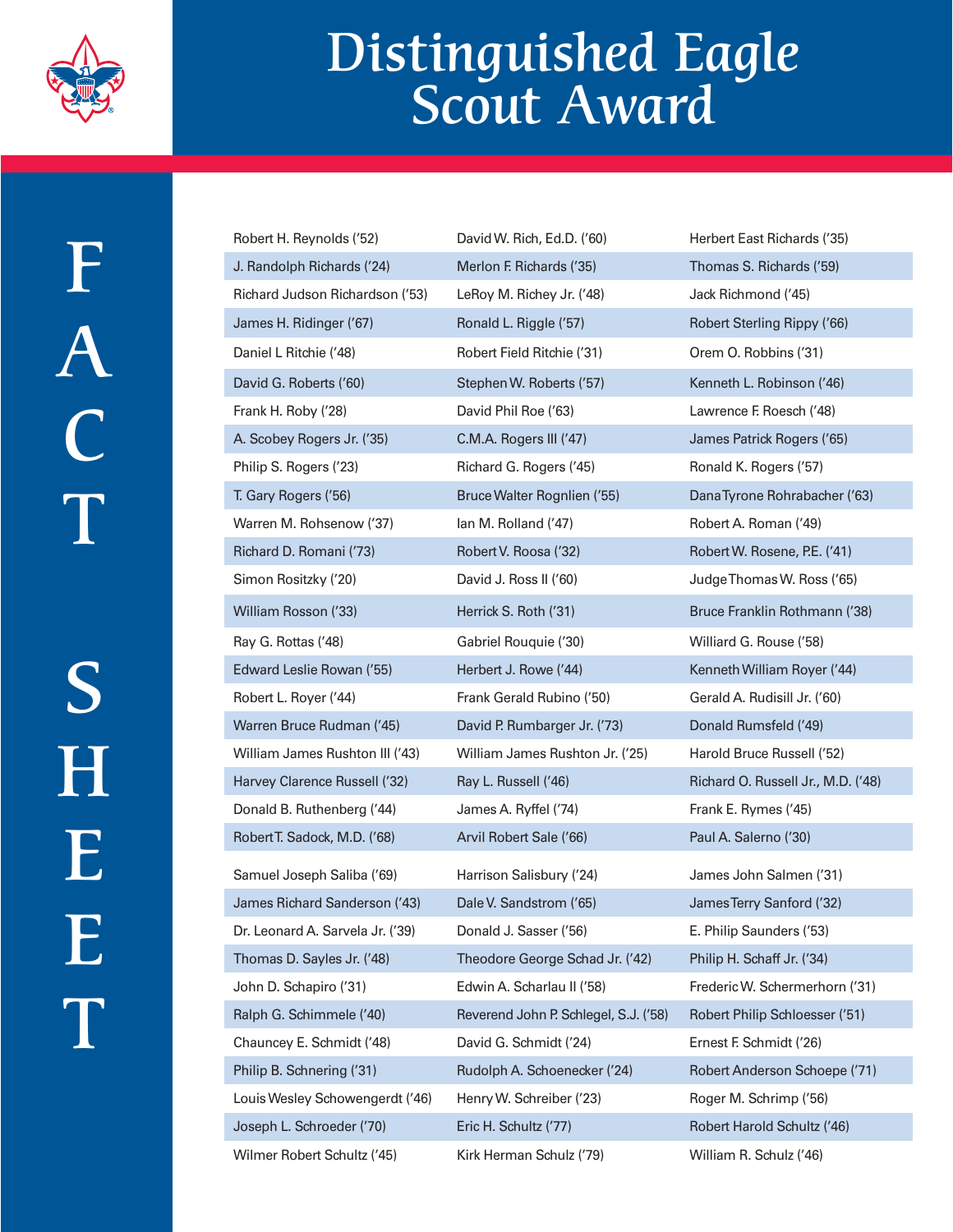

| Richard T. Schulze ('45)                       | Daniel Reno Schumaier ('59)     | Douglas Samuel Schwab ('69)     |
|------------------------------------------------|---------------------------------|---------------------------------|
| William C. Schwartz ('41)                      | Richard S. Schweiker ('43)      | William L. Scollay ('51)        |
| James Scotland Jr. ('32)                       | Donald B. Scott ('42)           | E. Perin Scott ('33)            |
| J. Lennox Scott ('68)                          | Robert Lee Scott Jr. ('23)      | Robert W. Scott ('38)           |
| Walter Scott Jr. ('46)                         | Robert F. Scoular ('58)         | James David Seaman ('48)        |
| Robert N. Sears ('29)                          | Donald R. Seawell ('29)         | Neal Weston Seegars ('67)       |
| Robert L. Seidner ('41)                        | Edward L. Seljeskog, M.D. ('50) | William W. Sellers ('35)        |
| Jerry D. Semler ('52)                          | Kalev I. Sepp ('70)             | Beurt Richard SerVaas ('35)     |
| Senator Jeff Sessions ('63)                    | Pete Sessions ('70)             | William S. Sessions ('47)       |
| David E. Setzer ('50)                          | Harry P. Seward Jr. ('33)       | Bobby S. Shackouls ('65)        |
| Raymond P. Shafer ('31)                        | Robert H. Shaffer ('30)         | Edgar Finley Shannon Jr. ('32)  |
| Michael L. Shannon ('66)                       | Robert Phillip Sharp ('24)      | Albert P. Sharpe III ('50)      |
| Richard A. Shaw ('52)                          | Louis W. Shelburne ('28)        | Randall Terry Shepard ('62)     |
| James Wylie Shepherd ('43)                     | John Matthew Sherick ('59)      | Edgar A. Sherman ('27)          |
| James Edward Sherwood ('43)                    | Harold Shevers ('52)            | George T. Shields ('43)         |
| Kenneth I. Shine ('50)                         | J. William Shiner ('51)         | James Gilbert Shirley ('32)     |
| Thomas M. Shive ('38)                          | Terry K. Shockley ('56)         | Donald Shoemaker ('28)          |
| Thomas C. Short ('51)                          | D. Scott Showalter ('67)        | Ellie Givan Shuler Jr. ('52)    |
| M. Calvin Shumaker ('37)                       | Ronald Jon Siarnicki ('69)      | Edward H. Sibley ('28)          |
| John R. Silber ('44)                           | Max I. Silber ('36)             | Gary J. Silversmith ('72)       |
| Kenneth J. Simmons ('57)                       | Eric R. Simonson ('69)          | Richard Wright Simpson ('34)    |
| Sherwood L. Simpson ('43)                      | William A. Simpson ('53)        | Robert F. Sinclair ('53)        |
| Herbert T. Singer ('21)                        | Fred W. Sington ('24)           | Ike Skelton ('48)               |
| David Bernt Skinner ('51)                      | Samuel K. Skinner ('53)         | William E. Slesnick ('40)       |
| C. Mercer Sloan ('32)                          | John K. Sloan ('38)             | O. Temple Sloan Jr. ('52)       |
| Phil Smart Sr. ('35)                           | Frank P. Smeal ('35)            | Albert B. Smith ('40)           |
| Chuck H. Smith ('59)                           | Douglas V. Smith ('55)          | <b>Grant Warren Smith ('58)</b> |
| Gordon H. Smith ('68)                          | J. Harold Smith ('27)           | John F. Smith ('65)             |
| Most Rev. John M. Smith,<br>D.D., J.C.D. ('50) | Lloyd E. Smith ('25)            | Marvin Hugh Smith ('34)         |
| Ray A. Smith ('54)                             | Robert L. Smith ('31)           | Samuel Howard Smith ('54)       |
| Stephen H. Smith ('62)                         | Thomas J. Smith III ('46)       | W. Thomas Smith Jr. ('59)       |
| Walter Wulfing Smith ('61)                     | Wendell Atkins Smith ('48)      | Frank H. Smoker Jr. ('40)       |
| Robert L. Smolen ('66)                         | H. Gordon Smyth ('41)           | William D. Smythe ('32)         |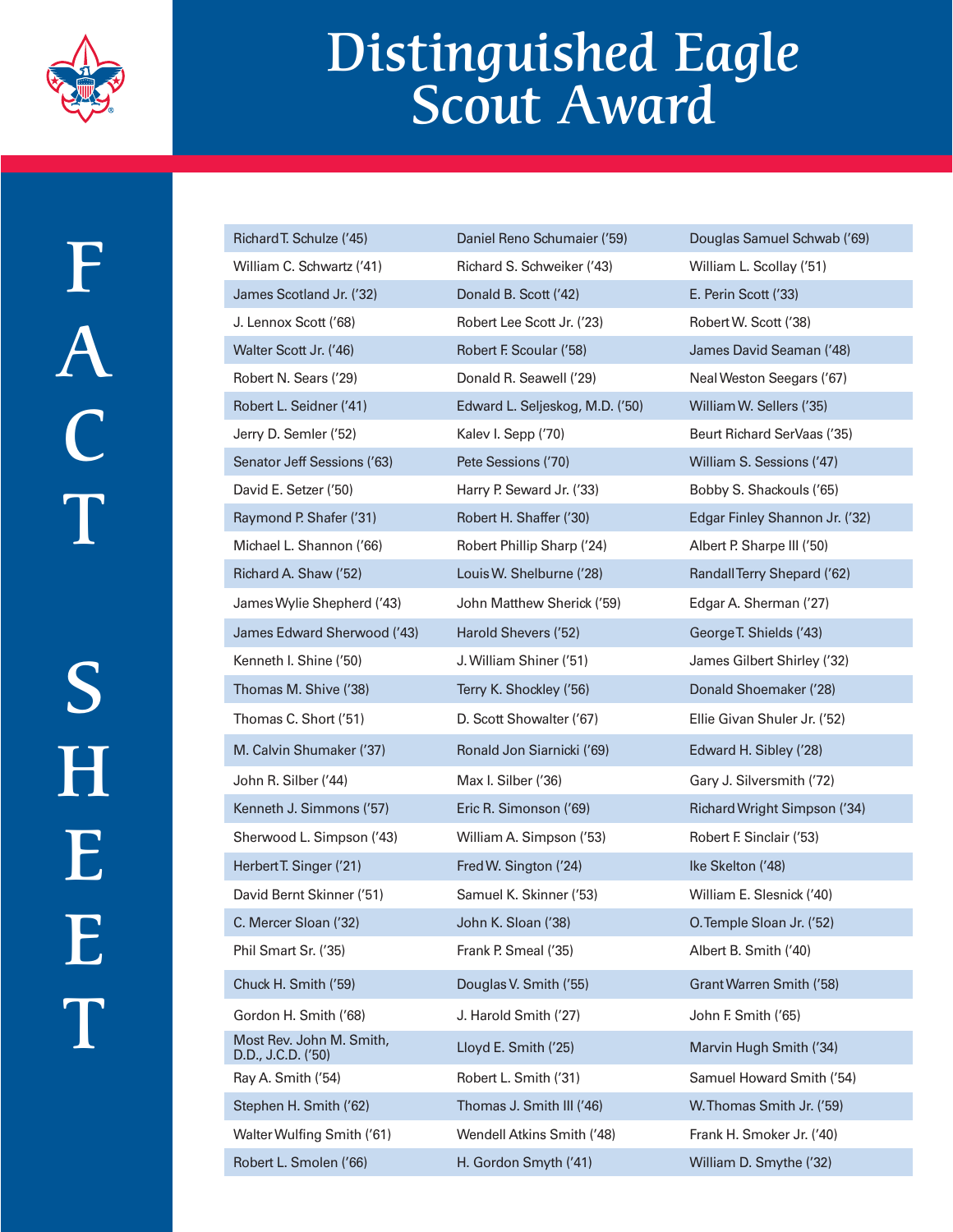

| Frank L. Snell ('16)                        | Warren Troy Snover ('48)            | Steven E. Snow ('63)             |
|---------------------------------------------|-------------------------------------|----------------------------------|
| Lawrence F. Snowden ('37)                   | Harry C. Snyder Jr. ('46)           | David P. Solomon ('30)           |
| Jeffrey A. Sonnenfeld ('67)                 | Wilson W. Sorensen ('32)            | Ralph Z. Sorenson ('49)          |
| Lewis Stone Sorley III ('50)                | James E. Sowell ('63)               | C.D. Spangler Jr. ('47)          |
| Rudolph Sparks ('30)                        | Franklin Scott Spears Sr. ('45)     | Stanhope S. Spears ('50)         |
| Edward L. Spellman ('51)                    | Dennis C. Spellman ('51)            | Elwood M. Spellman ('31)         |
| Steven Spielberg ('61)                      | Willum Henry Spillers Jr. ('40)     | Charles Alfred Spitz ('61)       |
| William Layton Spruell ('43)                | Henry C. Stackpole III ('50)        | Dr. Ivan B. Stafford ('37)       |
| Ronald B. Stafford ('53)                    | Charles Robert Stanhope, M.D. ('57) | Frank Stanton ('26)              |
| The Honorable<br>John William Stanton ('44) | Robert M. Stanton ('51)             | Jack J. Stark ('29)              |
| William W. Stark Jr. ('56)                  | Charles A. Sted ('66)               | Tom Steed ('21)                  |
| Robert King Steel ('66)                     | C. William Steele ('66)             | Hugh Henderson Steele ('59)      |
| Richard C. Steele ('30)                     | Edwin W. Steidle ('36)              | Lester R. Steig ('30)            |
| Milan B. Steig ('32)                        | Allen F. Steinbock ('64)            | Theodore B. Steinhausen ('30)    |
| Wayne Kevin Stenehjem ('68)                 | Charles Eugene Stephens ('48)       | JamesT. Stephens ('54)           |
| Larry Warren Stephenson ('59)               | Richard J. Stephenson ('57)         | Dr. George E. Stevens ('57)      |
| James E. Stevens Jr. ('40)                  | Lloyd M. Steward ('21)              | Frank B. Stewart Jr. ('59)       |
| G. Wayne Stewart ('65)                      | Howard Milton Stewart Jr. ('54)     | William F. Stockhausen ('63)     |
| John B. Stokes Jr. ('30)                    | William S. Stokes ('67)             | Donald D. Stolz ('33)            |
| E. Roy Stone Jr. ('29)                      | Harry John Stone Jr. ('48)          | Thomas R. Stone ('50)            |
| William Carter Stone ('29)                  | Richard Burkett Stoner ('35)        | Walter Franklin Story Jr. ('35)  |
| Robert Jerry Strader Sr. ('44)              | Edmund D. Strang ('32)              | Luther Johnson Strange III ('66) |
| Malcolm B. Street Jr. ('55)                 | Gerald John Streit ('61)            | Vernon B. Strickland ('38)       |
| Frank P. Strong Jr. ('52)                   | Hope Strong Jr. ('34)               | Ansel M. Stroud Jr. ('41)        |
| John Fred Stroud Jr. ('47)                  | Harold C. Stuart ('25)              | John Stuart III ('54)            |
| Robert A. Stuart Jr. ('62)                  | Matthew G. Stuller Sr. ('65)        | Thomas Tracy Sturrock ('40)      |
| Dennis J. Sullivan Jr. ('49)                | John Francis Sullivan ('48)         | J. Kirk Sullivan ('51)           |
| James Andrus Sundberg ('66)                 | Gerhart Schott Suppiger Jr. ('34)   | Percy E. Sutton ('36)            |
| William G. Sutton ('64)                     | Kenneth Girvan Swan ('50)           | Charles Oscar Swanson ('43)      |
| Robert S. Swanson ('38)                     | Herman Haynes Swift ('30)           | Lloyd Wesley Swift Jr. ('48)     |
| Charles Evans Swope ('45)                   | Timothy Ned Taft ('56)              | Walter K. Tagawa ('47)           |
| Orwin ClarkTalbott ('36)                    | Dr. S. Jerome Tamkin ('40)          | G. Jackson Tankersley Jr. ('63)  |
| James Lee Tarr ('35)                        | S. Shepherd Tate ('31)              | Thomas L. Tatham ('27)           |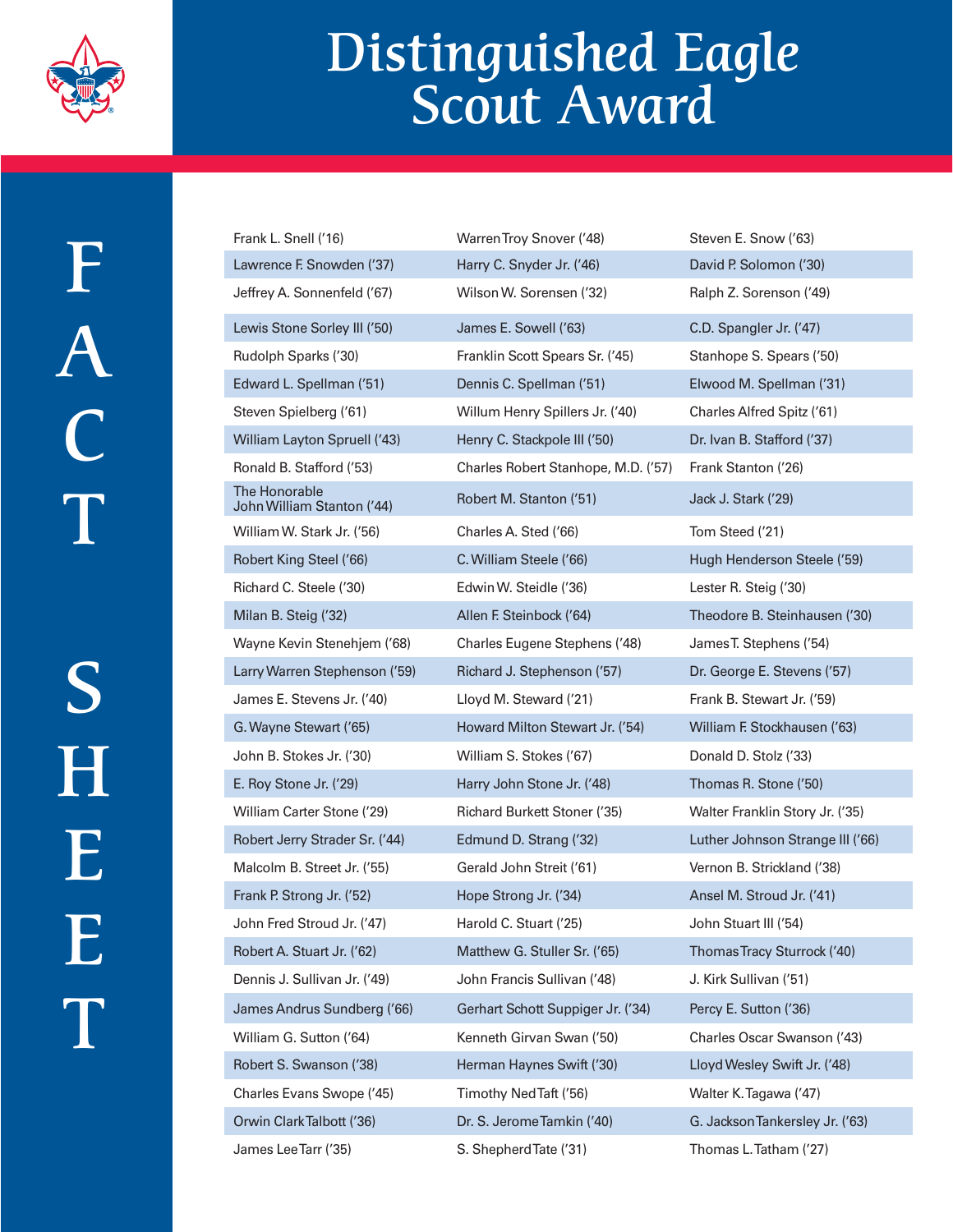

| Dan Lee Taylor ('70)               | George Brown Taylor ('41)           | George H. Taylor ('59)            |
|------------------------------------|-------------------------------------|-----------------------------------|
| James W. Taylor ('60)              | Jerry A. Taylor ('62)               | John Heywood Taylor ('28)         |
| Porcher L. Taylor Jr. ('42)        | Robert D. Taylor ('51)              | Scott A. Teare ('69)              |
| Howard T. Tellepsen Jr. ('59)      | Forest Searls Tennant Jr. ('54)     | Michael L. Tenzer ('45)           |
| John S. Terhune ('63)              | Claude Edward Terry ('51)           | Acel KentThacker ('65)            |
| Brian David Thiessen ('56)         | A. Jan Thomas Jr. ('52)             | Clyde Erwin Thomas Jr. ('31)      |
| H. Stephens Thomas ('50)           | James A. Thomas ('50)               | Walter Jay Thomas Jr. ('54)       |
| Greg Thompson ('72)                | GTThompson Jr. ('77)                | Oscar M. Thompson ('40)           |
| James A. Thorpe ('44)              | Harry D. Thorsen Jr. ('29)          | Leo K. Thorsness ('49)            |
| William Gay Thrash ('31)           | David R. Thrasher, M.D. ('64)       | James David Thurman ('53)         |
| John Douglas Tickle ('57)          | <b>Bradley Douglas Tilden ('76)</b> | Rex W. Tillerson ('65)            |
| James Calvin Tinker ('59)          | Alfred C. Tisch ('52)               | Daniel J. Tobin ('53)             |
| David Lee Tomblin ('64)            | Millard C. Tonkin ('34)             | Patrick Joseph Toomey Sr. ('77)   |
| Anthony J. Topazi ('64)            | William M. Topkis ('52)             | Clement Clay Bo Torbert Jr. ('44) |
| James E. Townsend ('42)            | Thomas D. Trainor ('58)             | Arnold F. Traupman, M.D. ('61)    |
| Hugh Moore Travis III ('66)        | John William Travis, M.D. ('43)     | C. Travis Traylor Jr. ('39)       |
| Bertram William Tremayne Jr. ('34) | William A. Trickel Jr. ('53)        | Richard A. Trippeer Jr. ('52)     |
| Carlisle A. H. Trost ('47)         | Harry A. Trueblood Jr. ('40)        | Richard H. Truly ('52)            |
| Frederick C. Tucker Jr. ('35)      | Jim Guy Tucker ('56)                | Robert H. Tucker ('25)            |
| James McClureTurner ('27)          | Ralph W. Turner Jr. ('67)           | Michael D. Tyne ('56)             |
| Meyer M. Ueoka ('36)               | William Keener Ulerich ('24)        | Benjamin W. Ussery ('51)          |
| Carl P. Valenziano, M.D. ('69)     | Wilson Miles Van Dusen ('38)        | Daniel C. Van Epp ('71)           |
| William C. Van Faasen ('64)        | James H. VanArsdale III ('34)       | Raymond J. Vanden Berghe ('52)    |
| James W. Vanderbeek ('41)          | J. Kim Vandiver ('60)               | Charles F. Veden ('45)            |
| Lee S. Vellom ('47)                | Duane R. Vernon ('45)               | Victor Vincent Veysey ('29)       |
| Eugene L. Vickery ('31)            | F. Willard Vickery ('44)            | Frans A. Victorson ('35)          |
| Benjamin Stuart Vincent ('45)      | Richard A. Vinroot ('55)            | James A. Vogel ('45)              |
| Sam Volpentest ('21)               | Robert H. Voris ('45)               | Jack C. Vowell Jr. ('42)          |
| Marr Waddoups ('42)                | Daniel Hobson Wagner ('40)          | Harry Wilson Wagner ('44)         |
| Louis Carson Wagner Jr. ('48)      | Roger P. Wagner ('62)               | John David Waihee III ('60)       |
| Gregory Paul Walden ('73)          | Stephen C. Waldhoff ('66)           | William H. Waldock ('42)          |
| Laurence Colton Walker ('38)       | John B. Walker ('60)                | Scott Kevin Walker ('85)          |
| W.E. Walker Jr. ('43)              | Samuel T. Wallace ('58)             | Terry C. Wallace ('71)            |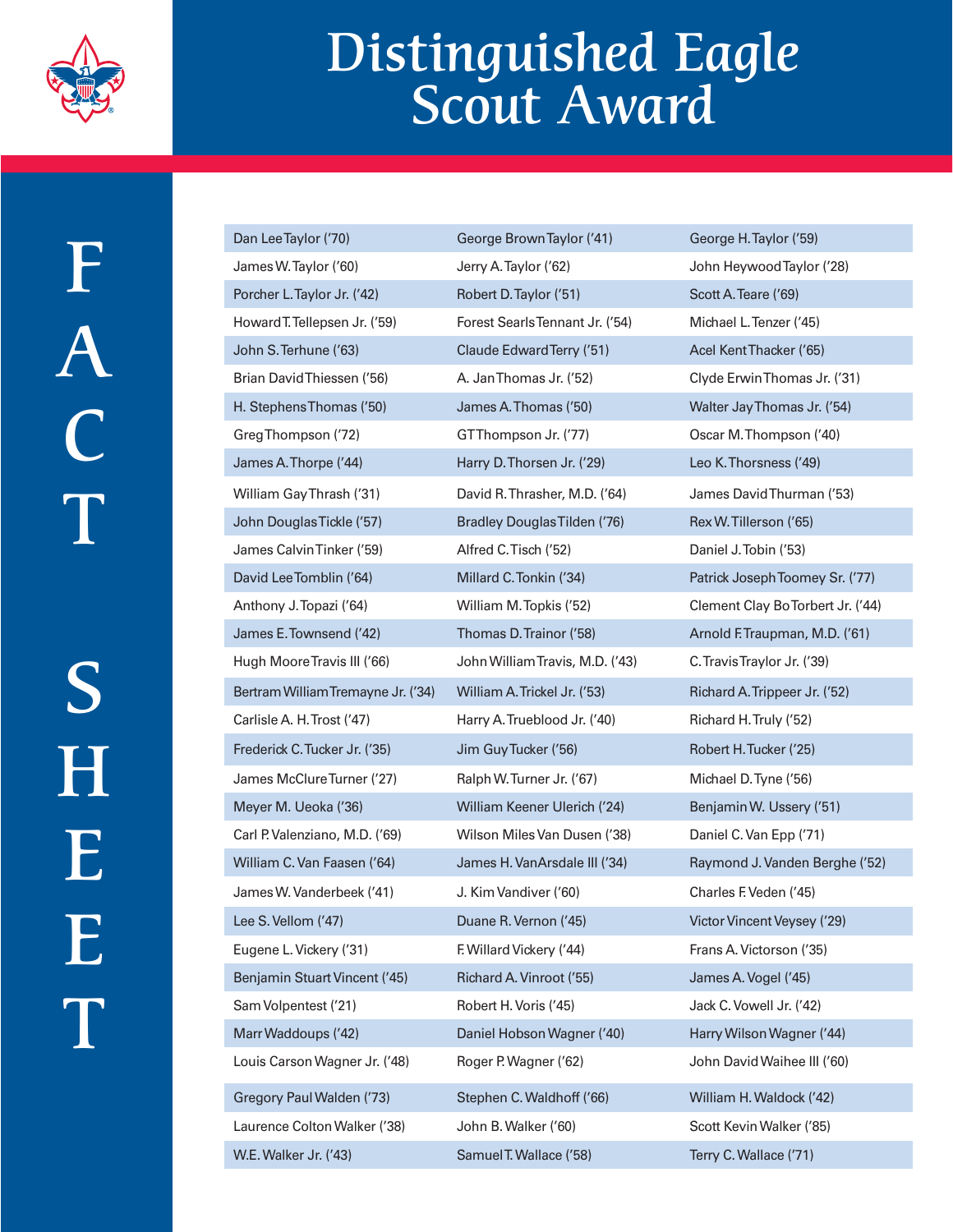

| White McKenzie Wallenborn ('46)                 | Bret Waller ('53)               | W.K. Waller Jr. ('30)             |
|-------------------------------------------------|---------------------------------|-----------------------------------|
| R. Donald Walp ('32)                            | Wesley Caldwell Walraven ('60)  | Harold Thomas Walsh ('34)         |
| John P. Walsh ('71)                             | Martin Walsh ('32)              | Don Walsworth ('49)               |
| J. Richard Walton ('45)                         | Robert Oliver Walton Jr. ('54)  | Samuel Moore Walton ('34)         |
| Mark Richard Wappel ('70)                       | Edwin R. Ward ('55)             | G. William Ward ('47)             |
| Lincoln R. Ward ('40)                           | Milton Hawkins Ward ('46)       | John H. Ware III ('42)            |
| Paul W. Ware ('62)                              | Sidney T. Warner ('53)          | John Charles Warren ('59)         |
| Carl Erwin Wasmuth ('38)                        | Robert Waters ('34)             | Charles E. Watkins ('28)          |
| Frederick D. Watkins ('29)                      | Elmer H. Wavering ('22)         | Charles R. Weaver ('44)           |
| <b>Rear Admiral</b><br>Christopher Weaver ('64) | Kenneth W. Weaver ('69)         | R. Fleming Weaver ('55)           |
| Charles B. Webb Jr. ('38)                       | Grady Webb Jr. ('30)            | Steven E. Weekes ('63)            |
| David M. Weekley ('69)                          | Richard L. Weidman ('51)        | Edward W. Weidner ('38)           |
| Sheldon Weil ('50)                              | Marc S. Weinberg, M.D. ('66)    | Robert F. Weinberg ('45)          |
| Joseph L. Weingarten ('62)                      | Maurice F. Weisner ('33)        | Larry D. Welch ('48)              |
| Louie Welch ('33)                               | William F. Welsh II ('55)       | Harold L. Wenaas ('46)            |
| Fred W. Wenzel ('30)                            | Togo D. West Jr. ('57)          | William Childs Westmoreland ('30) |
| David L. Wettergren, Ed.D. ('54)                | Robert A. Wetzel ('52)          | Robert A. Wharton ('66)           |
| John V. Wheat ('25)                             | Richard E. Wheeler ('55)        | Paul A. Whelan ('43)              |
| Walter R. Whidden ('22)                         | Robert J. Whipple ('27)         | Stephen White ('25)               |
| John C. Whitehead ('37)                         | Douglas L. Whitley ('67)        | Claude R. Whitney ('40)           |
| John S. Whittlesey ('32)                        | Harold E. Wibberley Jr. ('36)   | Michael W. Wickham ('62)          |
| Eugene W. Wiegman ('46)                         | Darwin C. Wile ('54)            | Harry G. Wiles ('32)              |
| Joseph W. Wilkus ('40)                          | Alfred T. Williams Jr. ('45)    | Charles S. Williams Jr. ('37)     |
| Clayton Wheat Williams Jr. ('46)                | David G. Williams ('47)         | Frank J. Williams ('55)           |
| George Rafter Williams ('29)                    | Gordon H. Williams ('54)        | James B. Williams ('47)           |
| Joseph W. Williams Jr. ('30)                    | Larry Darryl Williams ('62)     | Leonard E. Williams Jr. ('74)     |
| Lyman Perry Williams ('24)                      | Robert Beresford Williams ('35) | Walter F. Williams ('44)          |
| Michael J. Williamson ('58)                     | Billy W. Willig ('47)           | Charles Rhea Willis ('39)         |
| James McCrorry Willson Jr. ('38)                | Thomas Sharpe Wilmeth ('30)     | C. Richard Wilson ('59)           |
| Daniel C. Wilson ('60)                          | Delmer H. Wilson ('27)          | Donald R. Wilson ('56)            |
| Douglas E. Wilson ('32)                         | Dr. Edward O. Wilson ('44)      | James B. Wilson ('40)             |
| James Robert G. Wilson ('30)                    | R. Baxter Wilson ('20)          | Richard Samuel Wilson ('34)       |
| Thomas Edd Wilson ('55)                         | Wallace E. Wilson ('25)         | Larry Winn Jr. ('34)              |